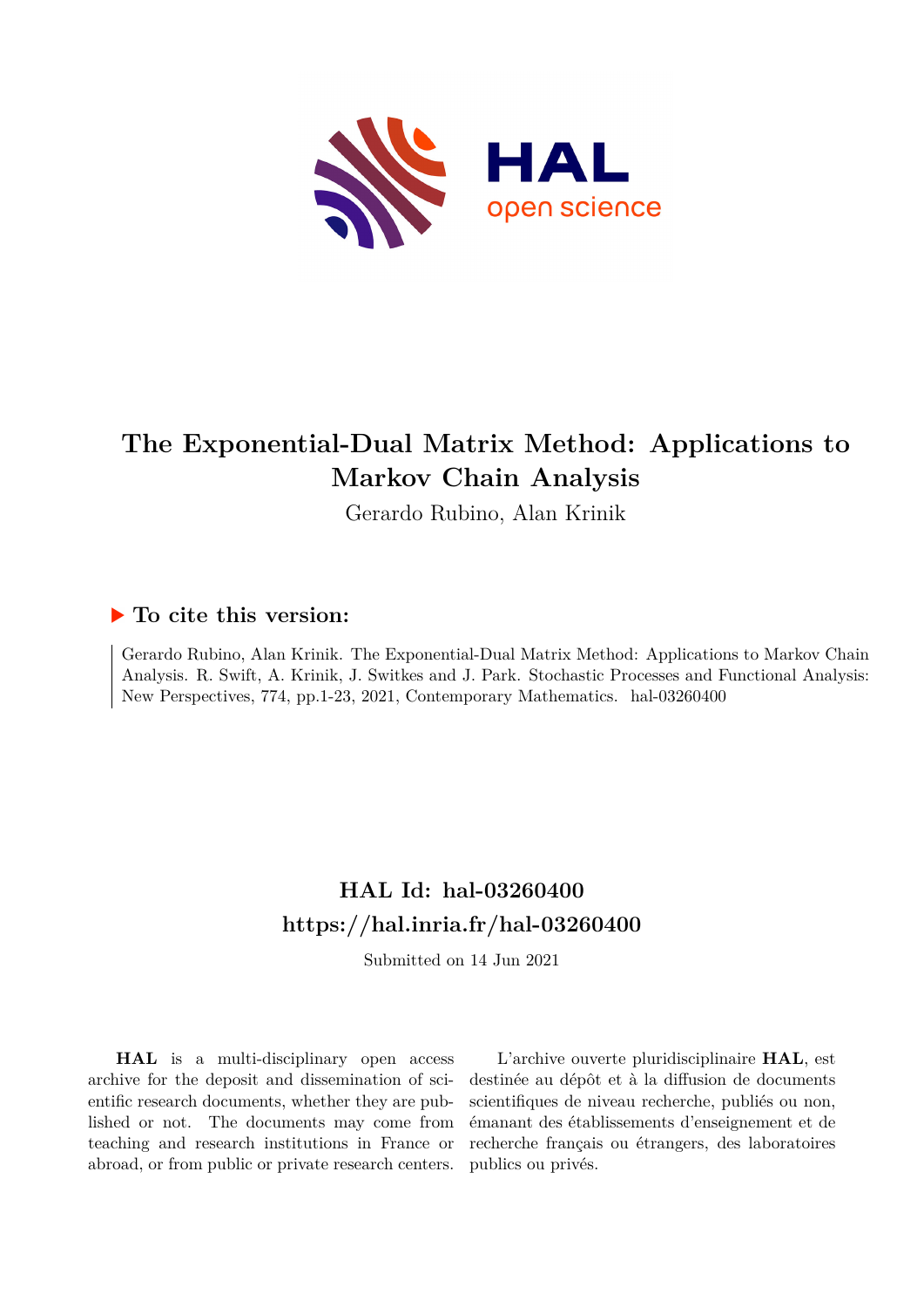# The Exponential-Dual Matrix Method: Applications to Markov Chain Analysis

## Gerardo Rubino

## Alan Krinik

INRIA, Campus de Beaulieu, 35042 Rennes, France Email address: gerardo.rubino@inria.fr

Cal Poly Pomona, 3801 West Temple Avenue, Pomona, CA 91768

Email address: ackrinik@cpp.edu

Dedicated to two beloved colleagues of M. M. Rao at Univ. of California, Riverside: Professor Neil E. Gretsky (1941-2015; also a graduate student of M. M. Rao at Carnegie-Mellon Univ., graduated 1967) and Professor Victor L. Shapiro (1924-2013)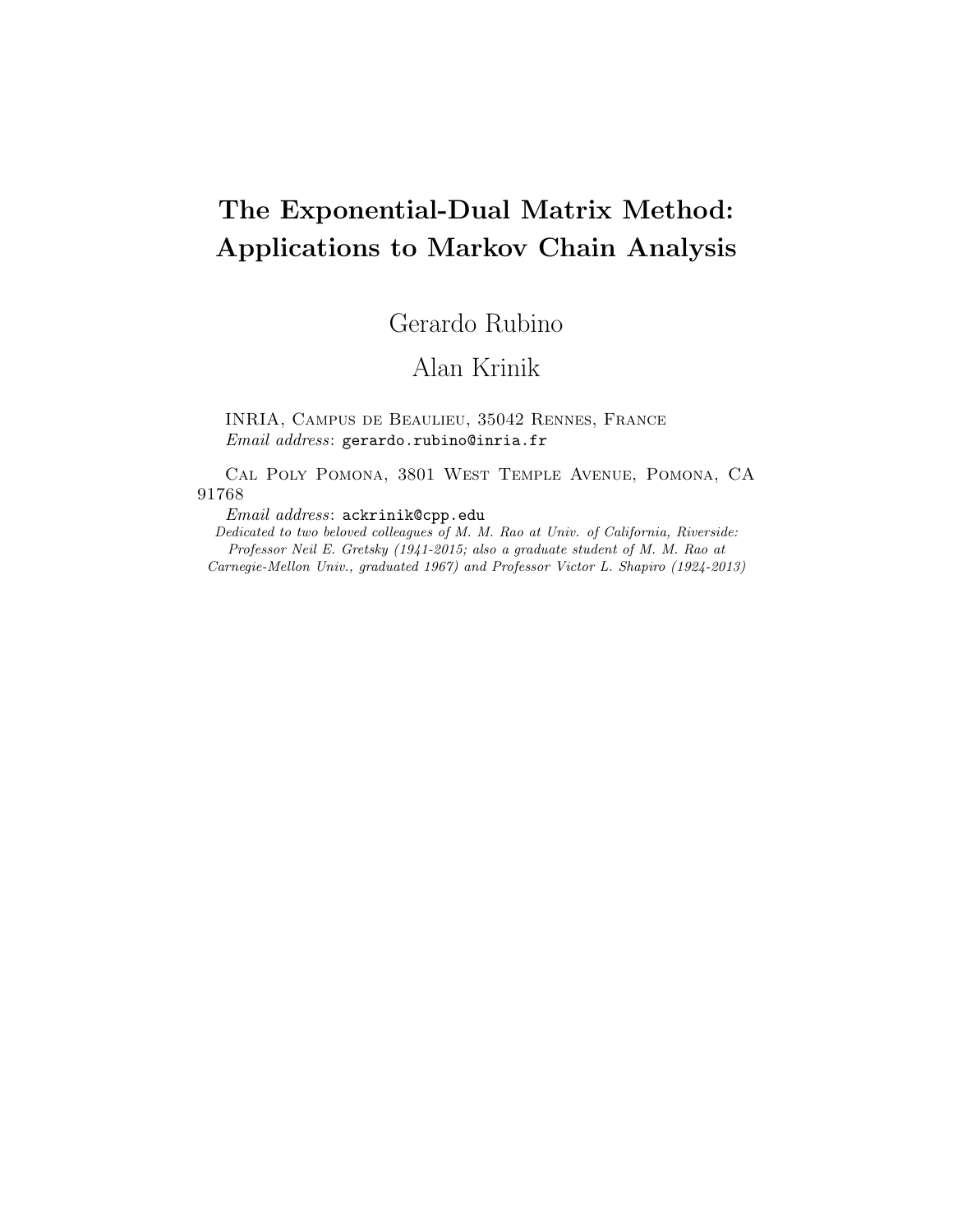## 1991 Mathematics Subject Classification. 60J27, 60J35, 60K25, 15A04, 15A16

Key words and phrases. Markov Chains, Markov Processes, transient analysis, dual process, exponential-dual matrix, duality, generator, exponential matrix, transition rate matrix, catastrophes, uniformization, closed-forms.

Abstract. Classic performance evaluation using queueing theory is usually done assuming a stable model in equilibrium. However, there are situations where we are interested in the transient phase. In this case, the main metrics are built around the model's state distribution at an arbitrary point in time. In dependability, a significant part of the analysis is done in the transient phase. In previous work, we developed an approach to derive distributions of some continuous time Markovian models, built around uniformization (also called Jensen's method), transforming the problem into a discrete time one, and the concept of stochastic duality. This combination of tools provides significant simplifications in many cases. However, stochastic duality does not always exist. Recently, we discovered that an idea of algebraic duality, formally similar to stochastic duality, can be defined and applied to any linear differential system (or equivalently, to any matrix). In this case, there is no limitation, the transformation is always possible. We call it the exponential-dual matrix method. In the article, we describe the limitations of stochastic duality and how the exponential-dual matrix method operates for any system, stochastic or not. These concepts are illustrated throughout our article with specific examples, including the case of infinite matrices.

## 1. Introduction

In this article, we first review how the concept of stochastic duality in continuous time Markov chains with discrete state spaces, as defined in  $[16]$  and used in [1], coupled with the uniformization method  $[6]$ , allows us to obtain analytical expressions of transient distributions of fundamental Markovian queueing models. The quantity of literature on the transient analysis of these stochastic models is huge, both in the number of research papers and in books  $[12]$ ,  $[4]$ ,  $[2]$ ,  $[15]$ . There are many uses of the word "duality" in science, and also inside probability theory (see for instance [5] in the Markovian case). When we say "dual" here, or more precisely "stochastic dual", we mean for Markov chains, as defined in  $\mathbf{16}$  and developed by Anderson in [1].

Analyzing transient behavior in stochastic models is extremely important in performance and in dependability analysis, in many engineering branches including computer science and communication networks. The combination of duality with uniformization (also called randomization or Jensen's method) has proved very useful in obtaining closed-form expressions, see our previous articles  $\begin{bmatrix} 3, 9, 10, 8 \end{bmatrix}$ . In particular, in  $\begin{bmatrix} 10 \end{bmatrix}$  the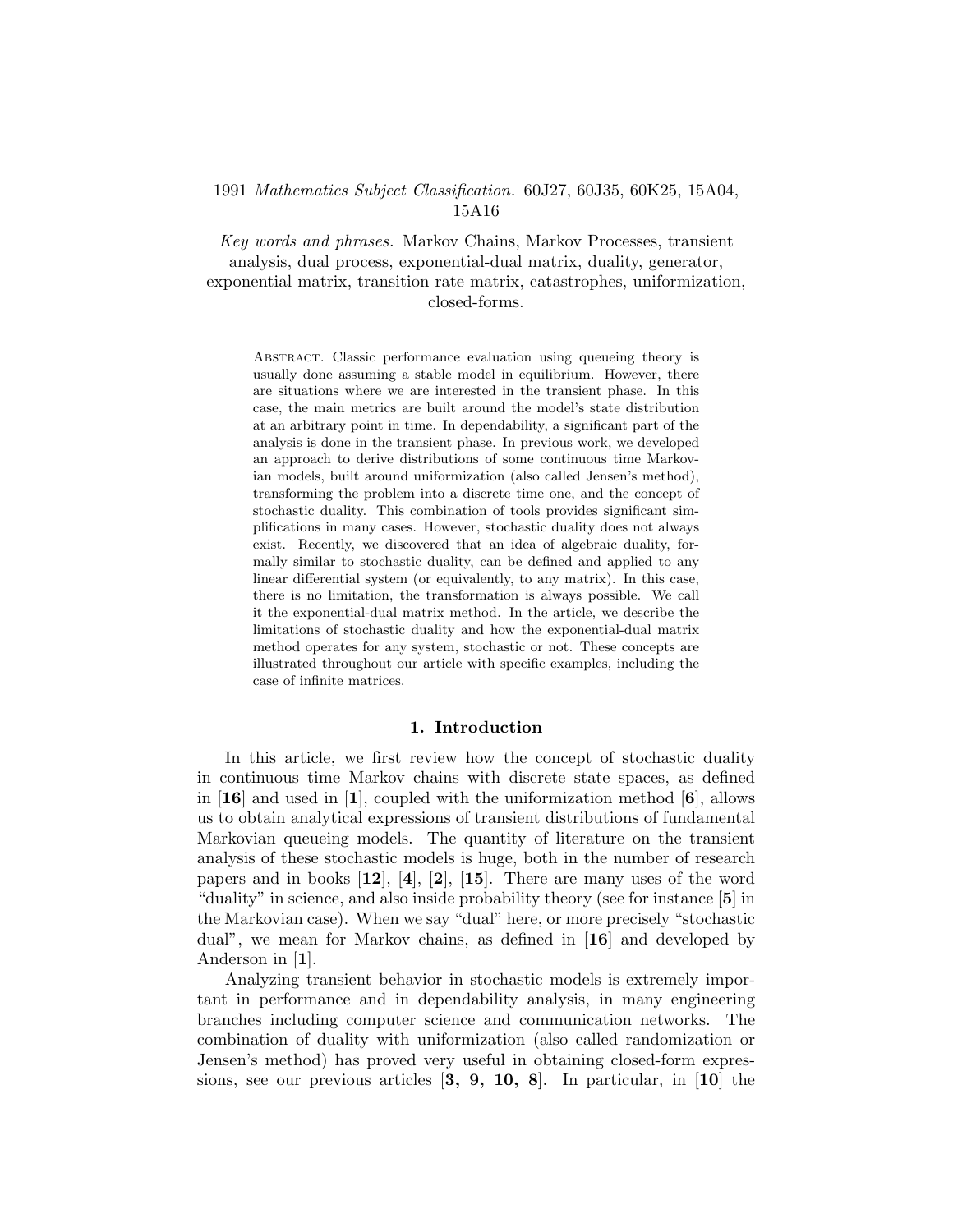#### 1. INTRODUCTION 3

 $M/M/1$  and  $M/M/1/H$  queueing systems are analyzed using these methods, together with a variant of the  $M/M/1/H$  where "catastrophes" (transitions from every state to the empty state) are also included.

However, the use of the duality transformation has some limitations. For example, the stochastic dual exists only if a strong monotonicity property of the original chain holds, see [1] (a property that makes sense with respect to a total order relation on the state space). The problem is that in some cases, there is no such monotonicity and thus, no dual process. Moreover, the ordering matters, which means that the dual may exist for a specific ordering of the states, and not for a different one. Another possible restriction is that the dual may exist iff the transition rates of the original Markov chain satisfy some specific inequalities.

In this article, we first describe the stochastic dual concept and review how the method is used to find analytic expressions of the transient distribution of some fundamental Markov chain models. In particular, we highlight the main structure of the duality/uniformization approach. Examples when the dual does not exist and the dependency upon ordering of states or other required conditions are explored. Another possibility not usually covered in the literature, occurs when the state space is infinite making the dual transformation a nonconservative matrix. We illustrate this with an example and show how to deal with it and still obtain transient distributions (Subsection 4.1).

In our work with stochastic duality, we realized that many nice properties of duality rely only upon algebraic relations and not upon the stochastic properties of the models such as monotonicity. In fact, a similar transformation can be defined for any matrix, that is, not necessarily just for infinitesimal generators. This generalization of the stochastic dual is what we call "exponential-dual". It turns out that many of the main properties of the dual concept for Markov chains also hold unchanged for the exponentialdual. However, the exponential-dual always exists, independently of the specific ordering of the states and without any condition of the model's parameters. Of course, when we deal with a Markov model and the dual exists, the exponential-dual coincides with it.

Our article has the following outline. This introductory Section 1 describes its context and content. Uniformization is discussed in Section 2 and Section 3 is devoted to stochastic duality. The uniformization plus duality approach to transient solutions is explained and illustrated by examples in Section 4. The generalization of the stochastic dual to the exponential-dual matrix, along with its main properties and results, is presented in Section 5. In this article, we mainly consider finite matrices. Conclusions and future work comprise Section 6.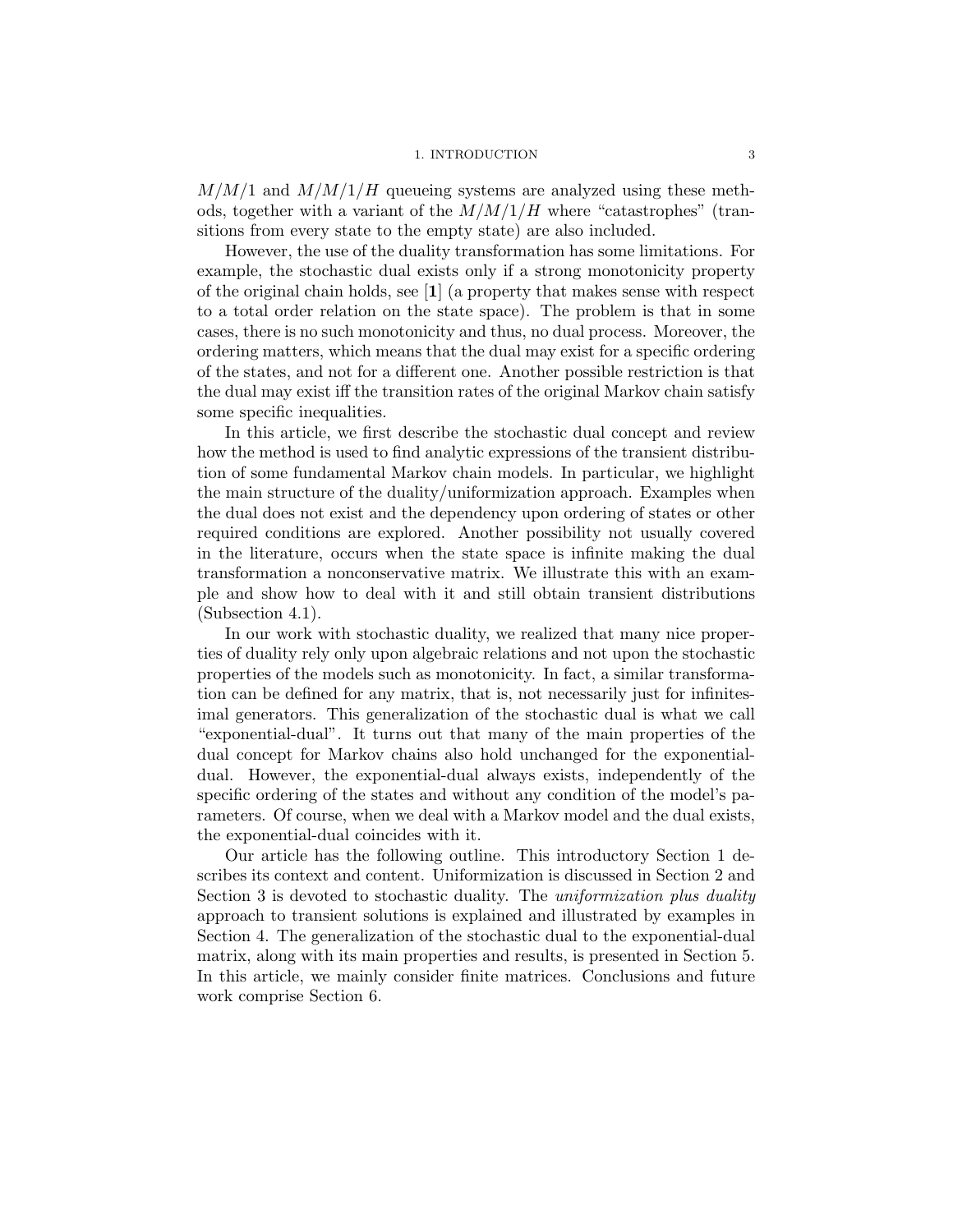## 2. Uniformization

The uniformization procedure is a way of transforming a problem specified on a continuous time Markov chain  $X = \{X(t)\}_{t>0}$  into a similar problem defined on an associated discrete time Markov chain  $Y = \{Y_n\}_{n\geq 0}$ . The transformation is such that solving the problem defined on Y allows to get immediately an answer to the original problem defined in terms of X. Both chains  $X$  and  $Y$  share the same discrete state space  $S$  and the same initial distribution  $\alpha$  (when writing matrix relations using  $\alpha$ , it will be considered a row vector). Let A be the infinitesimal generator of X, that is,  $A_{i,j} \geq 0$ is the transition rate from i to j for  $i \neq j$ ;  $A_{i,i} = -d_i \leq 0$  is the departure rate from state  $i$  multiplied by  $-1$ . The transformation has a scalar real parameter  $\Lambda$  that must satisfy  $\Lambda \geq \sup_{i \in S} d_i$ . This is why X is said to be uniformizable iff  $\sup_{i \in S} d_i < \infty$ . We are only interested in uniformizable processes here. Let  $U$  be the transition probability matrix of chain  $Y$ . Its definition is  $U = I + A/\Lambda$ , where I is the identity matrix indexed on S.

If  $N = \{N(t)\}_{t>0}$  is the counting process of a Poisson process having rate  $\Lambda$  and independent of Y, then the process  $Z = \{Z(t)\}_{t\geq 0}$  defined on S by  $Z(t) = Y_{N(t)}$  is stochastically equivalent to X. In particular, this means that the distribution of  $X(t)$ , seen as a row vector  $p = (p(t))$ , satisfies

(2.1) 
$$
p(t) = \sum_{n\geq 0} e^{-\Lambda t} \frac{(\Lambda t)^n}{n!} q_n,
$$

where  $(q_n)$  is the distribution of  $Y_n$  also considered a row vector indexed on S. To evaluate, for instance, the law of  $X(t)$  with an absolute error  $\lt \varepsilon$ , we use the previous relation and look first for integer N defined by

$$
N = \min\bigg\{K \ge 0: \sum_{k=0}^{K} e^{-\Lambda t} \frac{(\Lambda t)^k}{k!} \ge 1 - \varepsilon\bigg\}.
$$

This can be done in negligible computing time. Using the vector norm  $\|\cdot\| = \|\cdot\|_1$ , we have

$$
\left\| p(t) - \sum_{n=0}^{N} e^{-\Lambda t} \frac{(\Lambda t)^n}{n!} q_n \right\| = \left\| \sum_{n>N} e^{-\Lambda t} \frac{(\Lambda t)^n}{n!} q_n \right\|
$$
  

$$
\leq \sum_{n>N} e^{-\Lambda t} \frac{(\Lambda t)^n}{n!} \| q_n \|
$$
  

$$
\leq \sum_{n>N} e^{-\Lambda t} \frac{(\Lambda t)^n}{n!}
$$
  

$$
= 1 - \sum_{n=0}^{N} e^{-\Lambda t} \frac{(\Lambda t)^n}{n!}
$$
  

$$
\leq 1 - (1 - \varepsilon) = \varepsilon.
$$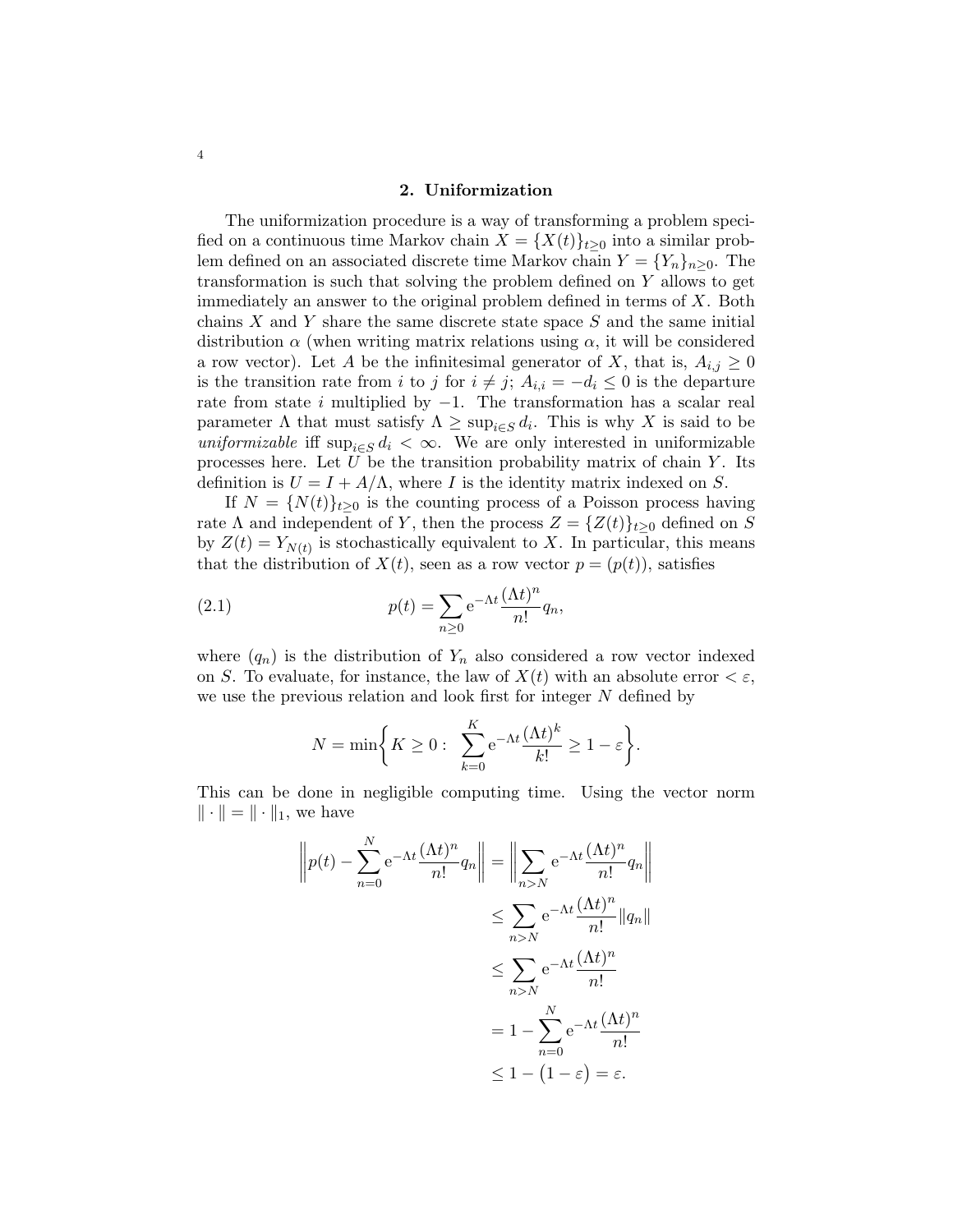Now, let us illustrate what happens if we attack the problem of evaluating the transient distribution of the  $M/M/1$  queue using uniformization. Consider this chain, illustrated in FIGURE 1, with parameters  $\lambda > 0$  and  $\mu > 0$ . This chain is uniformizable, and we can use any uniformization rate  $\Lambda \geq \lambda + \mu$ .



FIGURE 1. The  $M/M/1$  model with arrival rate  $\lambda$  and service rate  $\mu$ .

Uniformizing this chain with respect to the uniformizing rate  $\Lambda = \lambda + \mu$ leads to the discrete time chain depicted in Figure 2. If we can calculate the



FIGURE 2. The uniformized  $M/M/1$  model of FIGURE 1, with respect to the uniformizing rate  $\Lambda = \lambda + \mu$ , with the notation  $p = \lambda/\Lambda$  and  $q = 1 - p = \mu/\Lambda$ .

transient distribution of Y, which we denoted  $(q_n)$ , we obtain an expression of that of the original  $M/M/1$  queue using (2.1). This can be done using counting path techniques as described in [9, 10] for basic queues such as the  $M/M/1$  or the  $M/M/1/H$  having a finite storage capacity, and variations.

In next section, we explore the concept of duality and its limitations.

#### 3. Stochastic duality

In this section we follow [1] using a notation slightly different from Anderson's. We start from a continuous time Markov chain  $X$  where the state space is  $S = \mathbb{N}$  or  $S = \{0, 1, 2, \ldots, n-1\}$ , for some integer  $n \ge 1$ . Define matrix  $P = P(t)$  by  $P_{i,j}(t) = \mathbb{P}(X(t) = j | X(0) = i)$ , often also denoted  $\mathbb{P}_i(X(t) = j)$ . Recall that A denotes X's generator. When  $\exp(A)$  exists (for instance, when S is finite), we have  $P(t) = \exp(At)$ . Seen as a function of t, matrix  $P$  is called the transition function of  $X$ . In our case, where we avoid all possible "pathologies" of  $X$ , function  $P$  has all the information that we need to work with X.

To fix the ideas and simplify the presentation, consider the case of  $S = N$ . The transition function  $P$  of the continuous time Markov chain  $X$  is said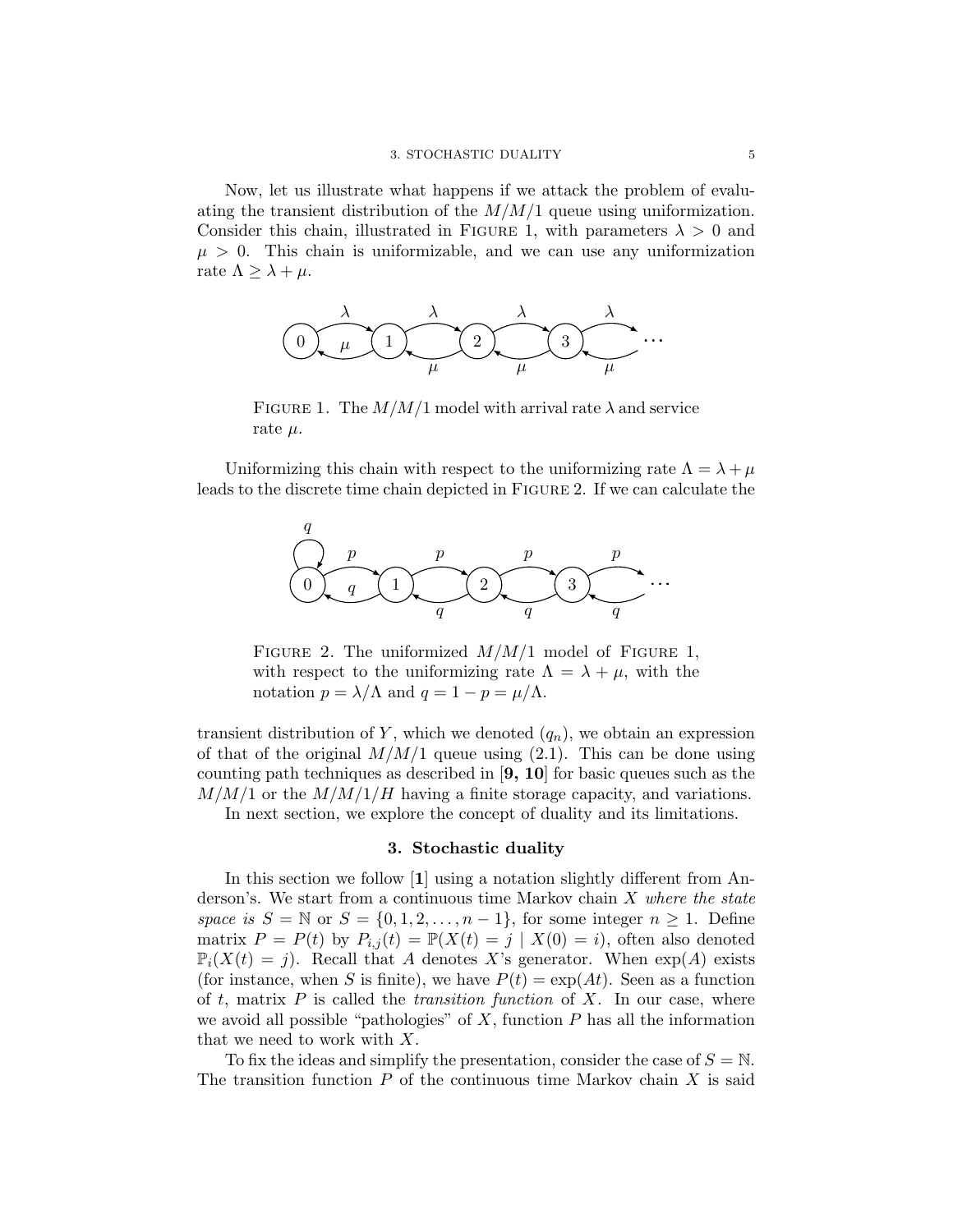to be stochastically increasing iff for all  $t \geq 0$  and for all states  $i, j, k \in \mathbb{N}$ , the ordering  $\mathbb{P}_i(X(t) \geq k) \leq \mathbb{P}_{i+1}(X(t) \geq k)$  holds. In [16], Siegmund proved that if the transition function  $P$  of Markov chain  $X$  is stochastically increasing, then there exists another Markov process  $X^*$  defined also on N, such that for all  $t \geq 0$  and  $i, j \in \mathbb{N}$ ,  $\mathbb{P}_i(X^*(t) \leq j) = \mathbb{P}_j(X(t) \geq i)$ . Process  $X^*$  is the dual of X. We will say here stochastic dual, to underline the difference with our generalization in Section 5. Matrix function  $P^*$  is also stochastically increasing. Between  $P$  and  $P^*$ , the following relations hold:

(3.1) 
$$
P_{i,j}^*(t) = \sum_{k=0}^{i-1} \Big[ P_{j-1,k}(t) - P_{j,k}(t) \Big],
$$

(3.2) 
$$
P_{i,j}(t) = \sum_{k=0}^{i} \Big[ P_{j,k}^*(t) - P_{j+1,k}^*(t) \Big].
$$

By convention, if some index takes a value not in  $S$ , then the corresponding term is 0, and if the index summation space is empty, then the sum is 0. In the finite case where the state space of  $X$  has  $n$  states (we will fix them to the set  $\{0, 1, ..., n-1\}$ , then the state space of  $X^*$  is  $\{0, 1, ..., n\}$ . Relation (3.1) holds for  $j \leq n-1$ , and this makes that  $P_{n,j}^*(t) = 0$ . When  $j = n$ , we have  $P_{i,n}^*(t) = 1 - \sum_{k=0}^{n-1} P_{i,k}^*(t)$ , and  $P_{n,n}^*(t) = 1$ .

Relations (3.1) and (3.2) can be also written

(3.3) 
$$
\mathbb{P}_i(X(t) = j) = \mathbb{P}_j(X^*(t) \leq i) - \mathbb{P}_{j+1}(X^*(t) \leq i),
$$

(3.4) 
$$
= \mathbb{P}_{j+1}(X^*(t) > i) - \mathbb{P}_j(X^*(t) > i),
$$

(3.5) 
$$
\mathbb{P}_i(X^*(t) = j) = \mathbb{P}_{j-1}(X(t) \leq i-1) - \mathbb{P}_j(X(t) \leq i-1),
$$

(3.6) 
$$
= \mathbb{P}_j(X(t) > i) - \mathbb{P}_{j-1}(X(t) > i),
$$

where we see monotonicity at work. This is the central result of  $[16]$ , called the Duality Theorem in [8].

Between X and  $X^*$  we also have other similar relations: if  $A^*$  is the generator of  $X^*$ ,

(3.7) 
$$
A_{i,j}^* = \sum_{k=0}^{i-1} \Big[ A_{j-1,k} - A_{j,k} \Big] = \sum_{k \ge i} \Big[ A_{j,k} - A_{j-1,k} \Big],
$$

(3.8) 
$$
A_{i,j} = \sum_{k=0}^{i} \left[ A_{j,k}^{*} - A_{j+1,k}^{*} \right] = \sum_{k \geq i-1} \left[ A_{j+1,k}^{*} - A_{j,k}^{*} \right].
$$

If we consider discrete time Markov chains instead, the construction remains valid, changing (3.1) to (3.8) to their immediate discrete versions (in the last two relations  $(3.7)$  and  $(3.8)$ , replacing generators by transition probability matrices).

Suppose that the continuous time Markov chain  $X$  has generator  $A$ , and that we define  $A^*$  using (3.7). If  $A^*$  is also a generator and if we build a continuous time Markov chain  $X^*$  on N having generator  $A^*$ , then  $X^*$  is the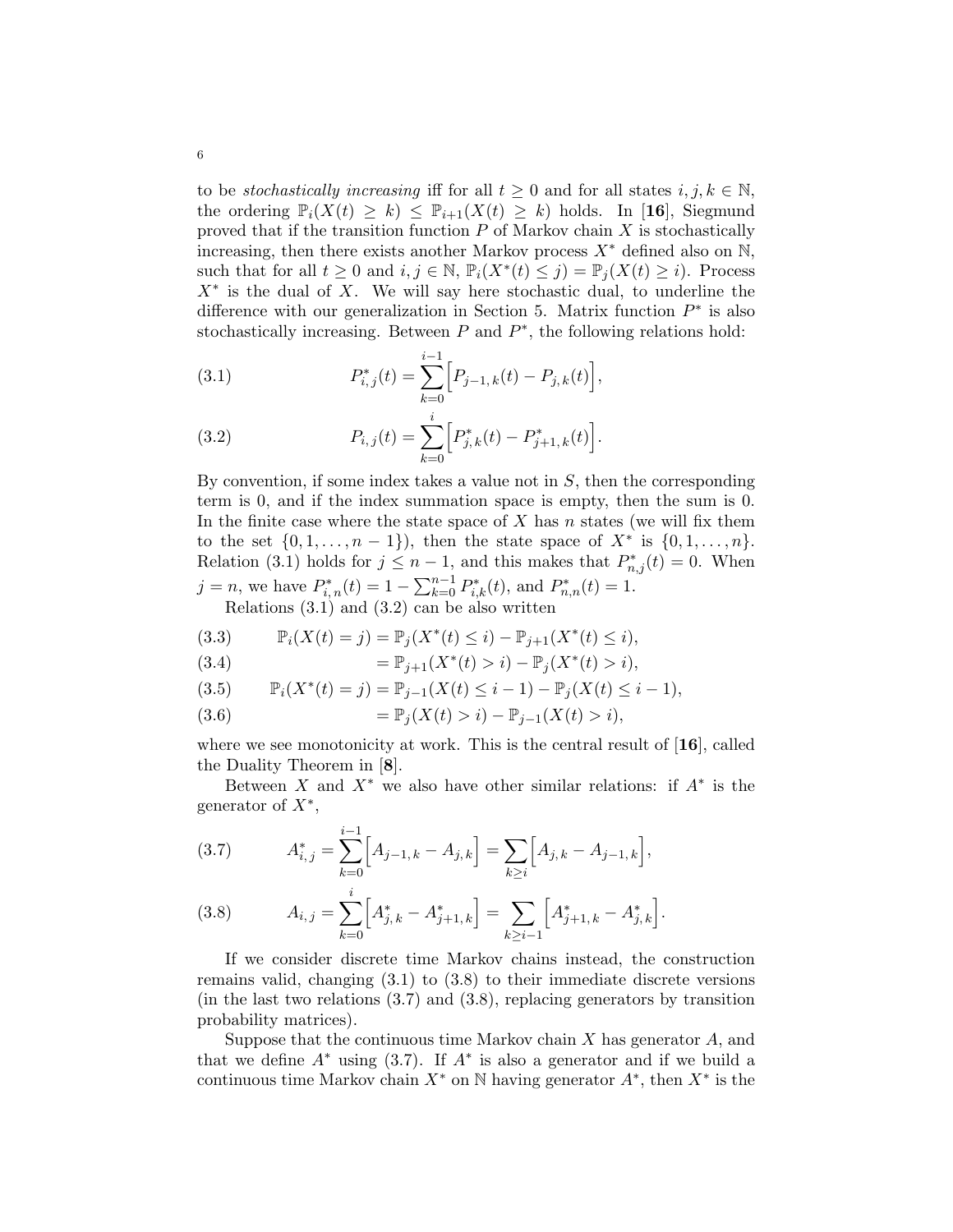dual of X. The analogous reciprocal property holds if we start from  $A^*$  and use  $(3.8)$  to build A. These relations also hold if we consider discrete time Markov chains. See [7] for some elements of stochastic duality in discrete time.

The stochastic dual matrix  $A^*$  has some interesting properties that will be addressed in later sections. For example, it turns out that A and  $A^*$ share the same spectrum (see [11] for details). In Section 5, some of these properties arise again with regard to exponential-dual matrices.

3.1. On the dual's existence. The monotonicity condition leading to the dual existence is a strong one. Let us illustrate this with a few very simple examples, using a generic one taken from [3]. See first Figure 3, where  $\alpha, \beta, \gamma > 0$ . The cyclic structure clearly suggests that the monotonicity property can't hold, which can easily be verified, and we then have an example of a Markovian model without a dual, for any value of the transition rates  $\alpha, \beta, \gamma$ .



FIGURE 3. In this circular Markov process the transition diagram is not stochastically increasing, whatever the value of the rates and whatever the numbering of the states.

In FIGURE 4, we have a small birth-death process that satisfies the monotonicity condition for any value of its transition rates if the states are numbered as shown in part (a). This is valid for a general birth-death process  $[1]$ . If instead we number them as in part (b) of the same figure, the new process never has a dual. The verification of these claims is straightforward using the definition of duality and previous relations.



FIGURE 4. Assume that  $\alpha, \beta, \gamma, \delta$  are all  $> 0$ . In (a), we have a birth-death process that is always stochastically increasing. Changing the numbering of the states in (b) leads to a process that is never stochastically increasing, no matter which values  $\alpha, \beta, \gamma$  and  $\delta$  take.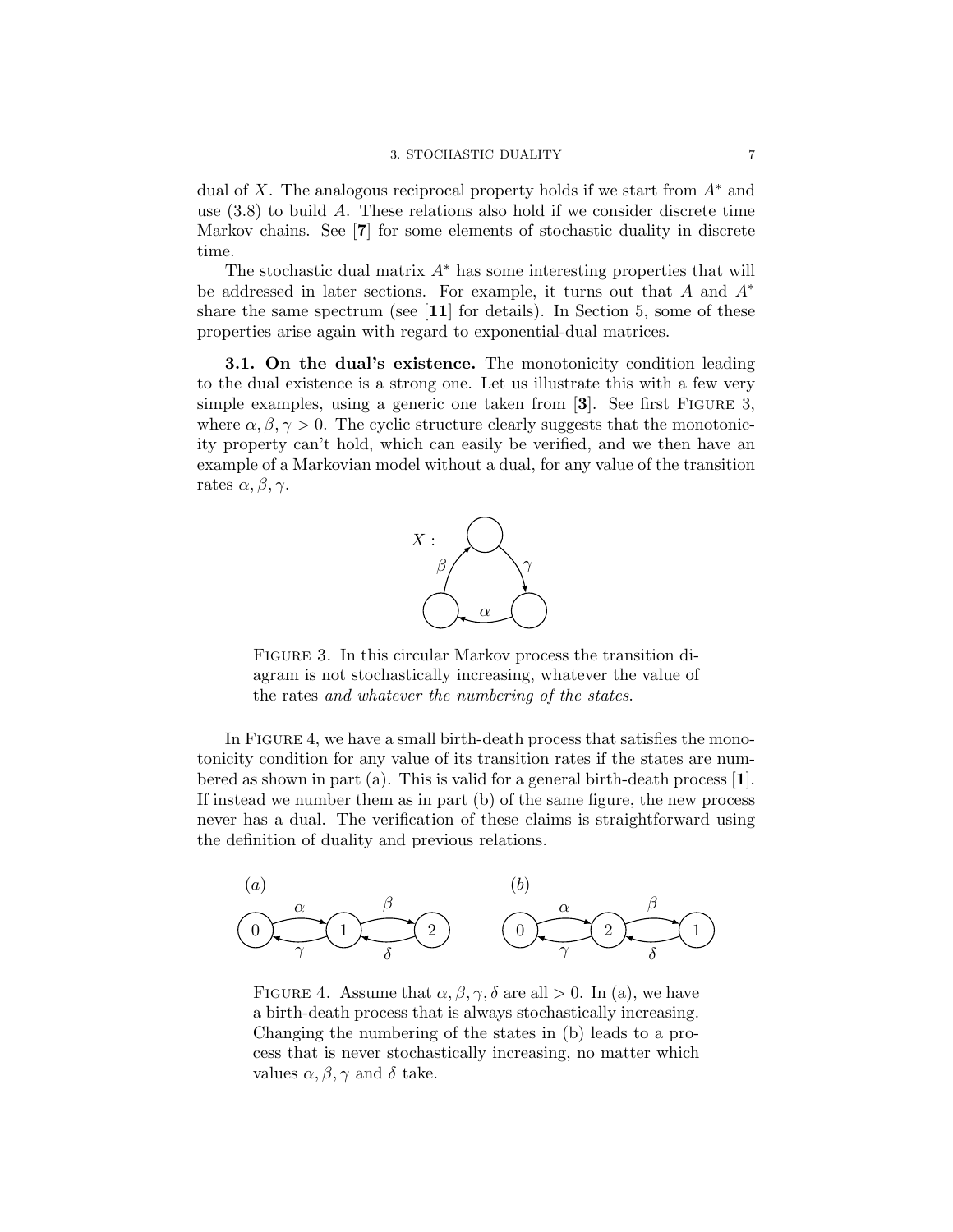Consider the Markov process in Figure 5. In previous examples, the dual process either existed or not, regardless of the values of the transition rates. Here, the dual exists iff  $\beta > \nu$ .



FIGURE 5. Assume that  $\alpha, \beta, \gamma, \delta, \nu$  are all  $> 0$ . The dual of this process exists iff  $\beta > \nu$  (see [3]).

Before leaving this section, let us point out that the concept of stochastic duality appears in many studies after its definition by Siegmund in [16]. For a sample of recent work, see [14], [13], [18] and the references therein.

## 4. Transient analysis using uniformization and duality

Before going to the main topic of this section, observe that the basic uniformization relation (2.1) can be written in matrix form. Using the notation of previous section, we have

(4.1) 
$$
P(t) = \sum_{n\geq 0} e^{-\Lambda t} \frac{(\Lambda t)^n}{n!} U^n.
$$

The basic idea of using the dual combined with uniformization to obtain the transient distribution of a given uniformizable continuous time Markov chain X defined on  $\mathbb N$  and having generator A, goes as follows. We first construct  $A^*$  and check if it is a generator. If it is, then we form the dual chain  $X^*$  of X and uniformize it. Call  $Y^*$  the result. We then determine the transient distribution of  $Y^*$ , which allows us through  $(2.1)$  to obtain that of  $X^*$ . Finally,  $(3.2)$  is used to obtain the distribution of X.

REMARK 4.1. In the process of determining  $Y^*$ , the order of the transformations can be reversed. That is, we can first uniformize  $X$ , to obtain  $Y$ , and then, in discrete time, construct the dual  $Y^*$  of Y. The result will be the same  $Y^*$  as before. FIGURE 6 illustrates that these operations commute. This is immediate from the definitions.



FIGURE 6. Commutativity of the operators "dual" and "uniformization".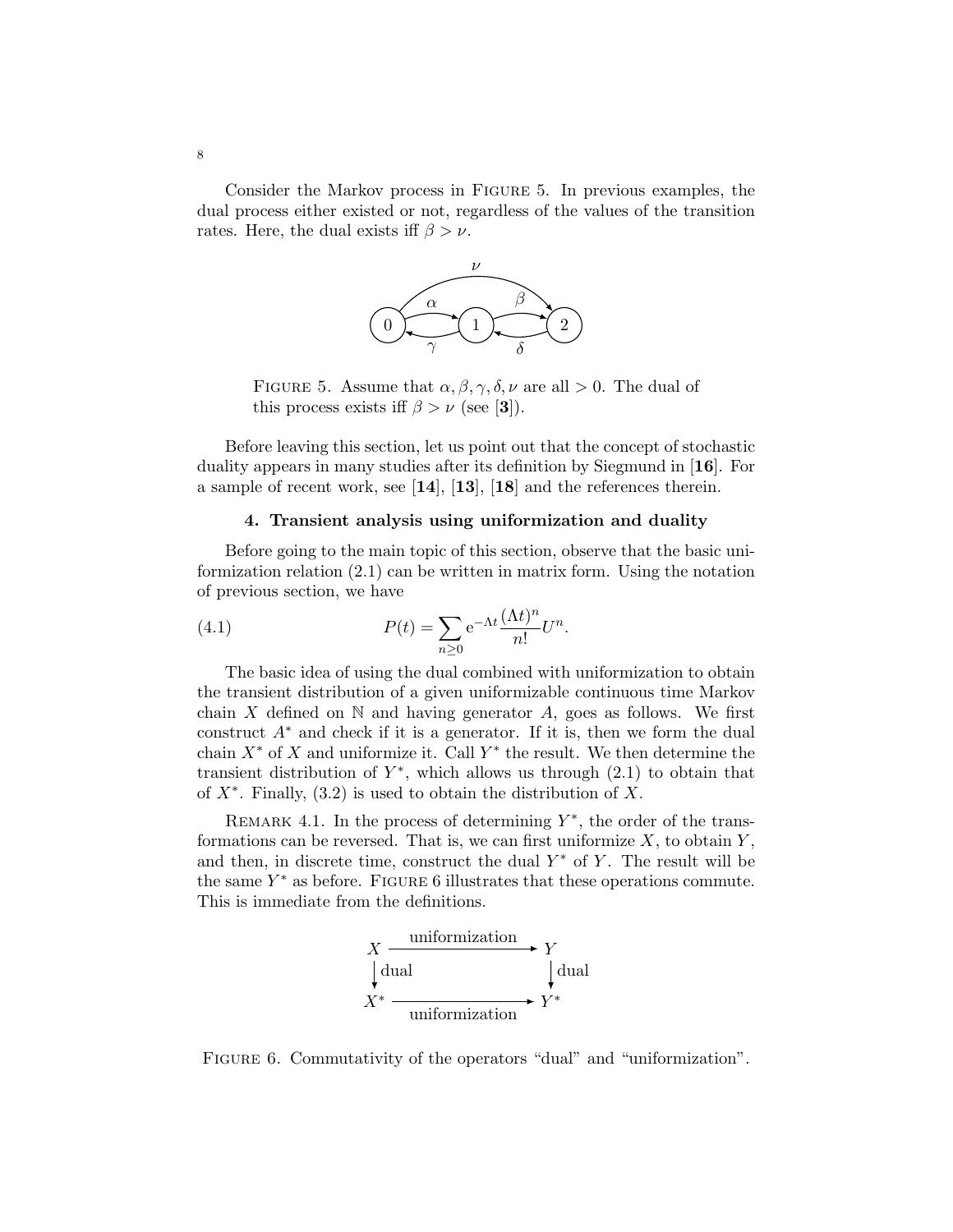Here is a simple example to illustrate the preceding material. Consider the chain depicted in FIGURE 7. The dual of this chain is  $X^*$ , depicted in FIGURE 8.

$$
\begin{pmatrix}\n\lambda \\
\mu\n\end{pmatrix}\n\qquad \qquad A = \begin{pmatrix}\n-\lambda & \lambda \\
\mu & -\mu\n\end{pmatrix}
$$

Figure 7. The two-state irreducible continuous time Markov chain X, where  $\lambda > 0$  and  $\mu > 0$ .

$$
\begin{pmatrix} 0 & \lambda & 1 \end{pmatrix} \qquad \mu \qquad \begin{pmatrix} 2 \end{pmatrix} \qquad A^* = \begin{pmatrix} 0 & 0 & 0 \\ \lambda & -(\lambda + \mu) & \mu \\ 0 & 0 & 0 \end{pmatrix}
$$

FIGURE 8. The dual of the chain  $X$  given in FIGURE 7.

Let us check the basic relations (3.4) and (3.6). It is straightforward to compute the transition functions of X and  $X^*$ . Using the notation  $\Lambda = \lambda + \mu$ ,  $p = \lambda/\Lambda$  and  $q = \mu/\Lambda = 1 - p$ , we obtain:

(4.2) 
$$
P(t) = e^{At} = \begin{pmatrix} pe^{-\Lambda t} + q & p(1 - e^{-\Lambda t}) \\ q(1 - e^{-\Lambda t}) & qe^{-\Lambda t} + p \end{pmatrix}
$$

and

(4.3) 
$$
P^*(t) = e^{A^*t} = \begin{pmatrix} 1 & 0 & 0 \ p(1 - e^{-\Lambda t}) & e^{-\Lambda t} & q(1 - e^{-\Lambda t}) \ 0 & 0 & 1 \end{pmatrix}.
$$

Then, for (3.4), we have

$$
P_{0,0}(t) = P_{0,0}^{*}(t) - P_{1,0}^{*}(t) = 1 - p(1 - e^{-\Lambda t}) = q + pe^{-\Lambda t},
$$
  
\n
$$
P_{1,0}(t) = [P_{0,0}^{*}(t) - P_{1,0}^{*}(t)] + [P_{0,1}^{*}(t) - P_{1,1}^{*}(t)]
$$
  
\n
$$
= [q + pe^{-\Lambda t}] + [0 - e^{-\Lambda t}] = q(1 - e^{-\Lambda t}),
$$
  
\n
$$
P_{0,1}(t) = P_{0,0}^{*}(t) - P_{1,0}^{*}(t) = p(1 - e^{-\Lambda t}) - 0 = p(1 - e^{-\Lambda t}),
$$
  
\n
$$
P_{1,1}(t) = [P_{1,0}^{*}(t) - P_{2,0}^{*}(t)] + [P_{1,1}^{*}(t) - P_{2,1}^{*}(t)]
$$
  
\n
$$
= [p(1 - e^{-\Lambda t}) - 0] + [e^{-\Lambda t} - 0] = p + qe^{-\Lambda t}.
$$

We can also consider the uniformization of  $X$  and that of  $X^*$  with respect to the uniformization rate  $\Lambda = \lambda + \mu$ , respectively denoted by Y and Y<sup>\*</sup>. They are depicted in FIGURES 9 and 10.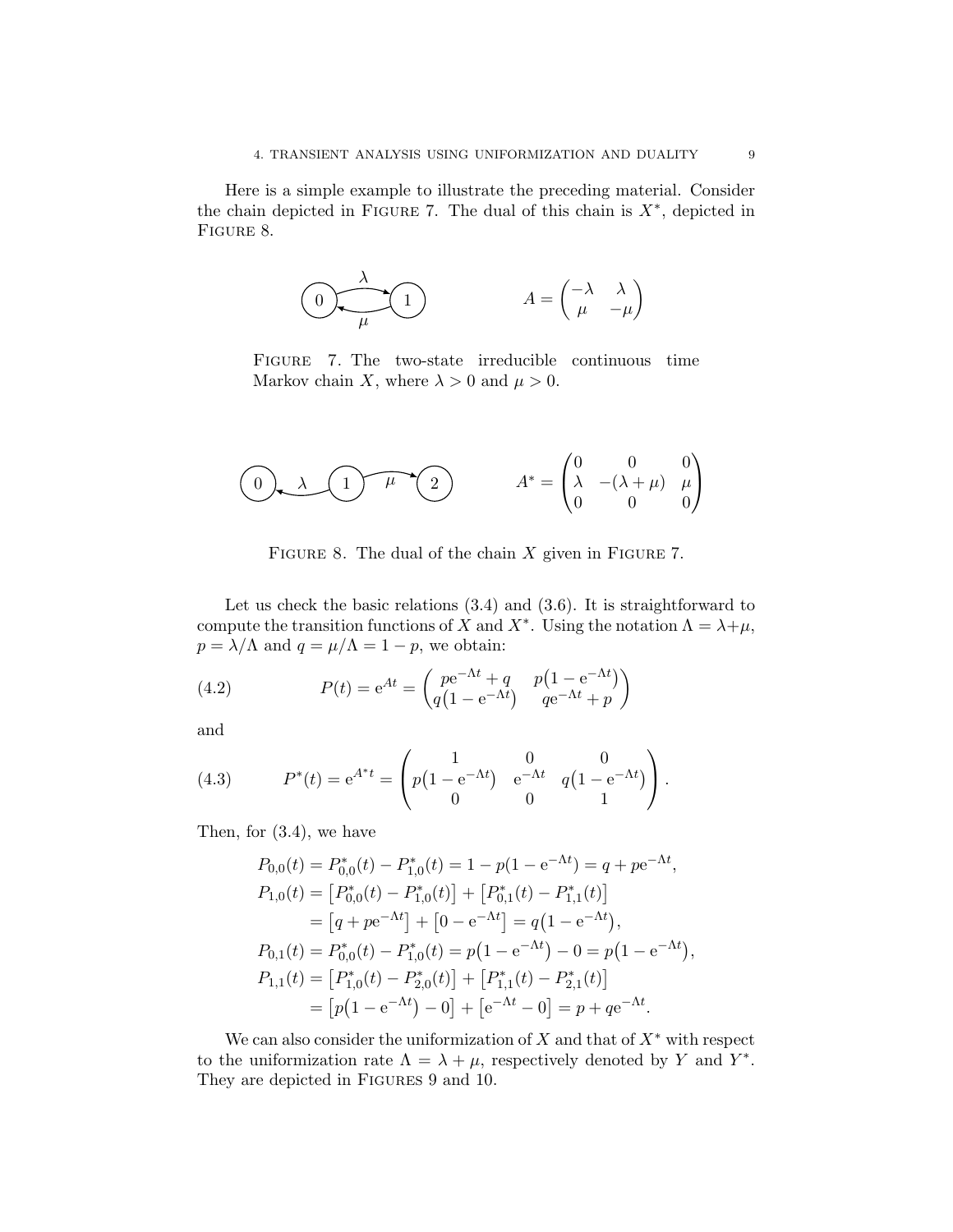$$
\underbrace{\begin{pmatrix} q & p \\ 0 & q \end{pmatrix}}_q
$$
\n
$$
U = \begin{pmatrix} q & p \\ q & p \end{pmatrix} = U^n \text{ when } n \ge 1
$$

FIGURE 9. The uniformization of the chain  $X$  of FIGURE 7, denoted by Y, with respect to the uniformization rate  $\Lambda =$  $\lambda + \mu$ , using the notation  $\Lambda = \lambda + \mu$ ,  $p = \lambda/\Lambda$  and  $q = \mu/\Lambda =$  $1 - p$ .

$$
\begin{pmatrix} 1 \\ 0 \\ 0 \end{pmatrix}, p \quad \text{(1)} \quad q \quad \text{(2)} \qquad U^* = \begin{pmatrix} 1 & 0 & 0 \\ q & 0 & p \\ 0 & 0 & 1 \end{pmatrix} = (U^*)^n \text{ when } n \ge 1
$$

FIGURE 10. The uniformization of the chain  $X^*$  of FIG-URE 8, denoted by  $Y^*$ , with respect to the uniformization rate  $\Lambda = \lambda + \mu$ , using the notation  $\Lambda = \lambda + \mu$ ,  $p = \lambda/\Lambda$  and  $q = \mu/\Lambda = 1 - p.$ 

As a final check, consider  $(2.1)$ , choosing the case of X. First, observe that (4.2) can be written

$$
P(t) = U + e^{-\Lambda t} \begin{pmatrix} p & -p \\ -q & q \end{pmatrix} = U + e^{-\Lambda t} (I - U).
$$

Now, following (4.1),

$$
P(t) = \sum_{n=0}^{\infty} e^{-\Lambda t} \frac{(\lambda + \mu)^n t^n}{n!} U^n
$$
  
=  $e^{-\Lambda t} I + \sum_{n=1}^{\infty} e^{-\Lambda t} \frac{(\lambda + \mu)^n t^n}{n!} U$   
=  $e^{-\Lambda t} I + (1 - e^{-\Lambda t}) U.$ 

The second equality uses the fact that  $U^n = U$  when  $n \geq 1$ . The same computation can be checked on the pair  $X^*, Y^*$ .

REMARK 4.2. The use of the dual plus uniformization is useful for evaluating the distribution of  $X(t)$  when finding the discrete time distribution of  $Y_n^*$  is easier than doing the same with  $X(t)$ , or with  $Y_n$  where Y is the uniformization of X (with respect to some appropriate rate  $\Lambda$ ). This occurs, for instance, for queueing systems  $M/M/1$  and  $M/M/1/H$ , where formal representations (closed forms) were obtained in this way [10].

10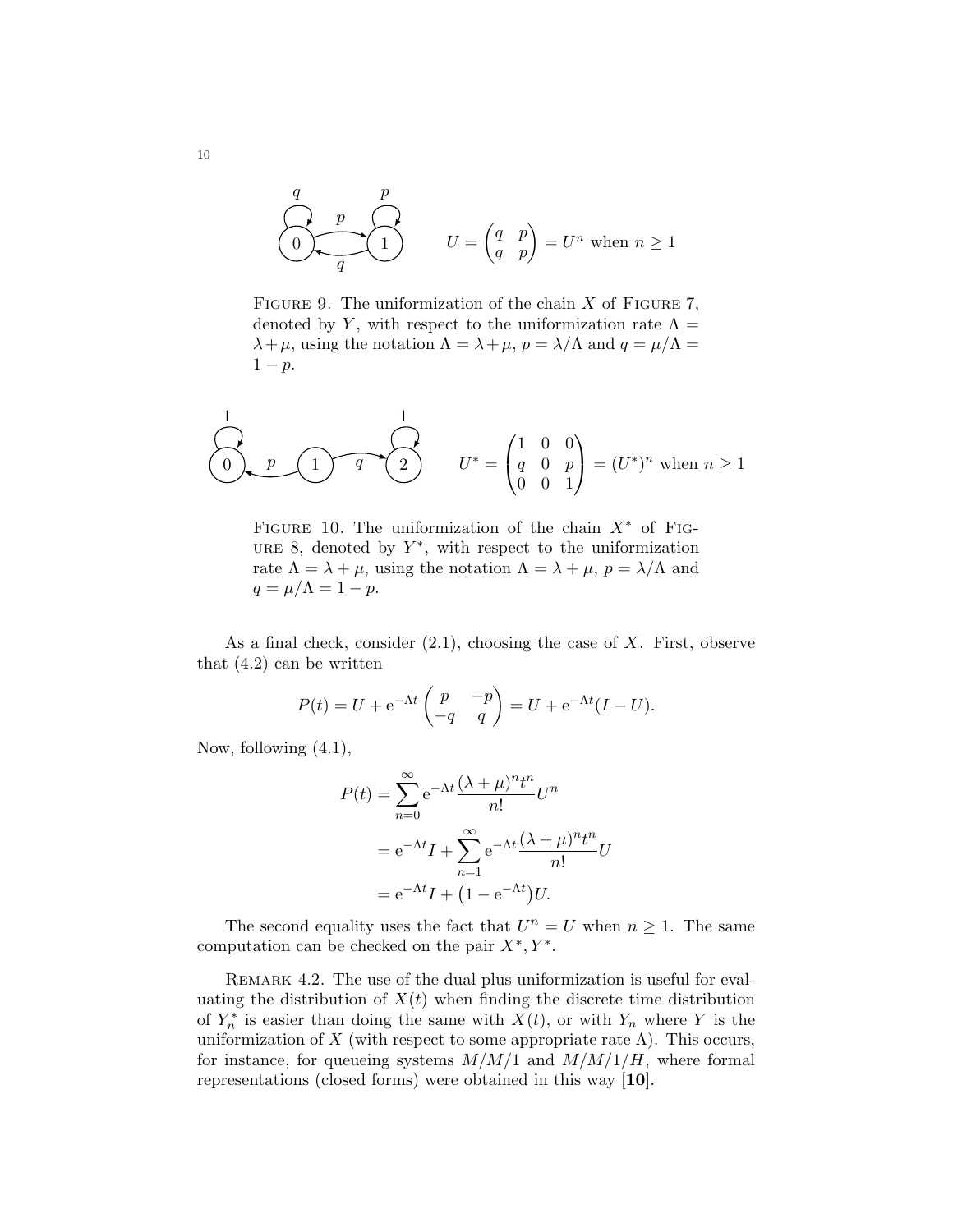4.1. Problems with infinite state spaces. Consider a simple immigration process with catastrophes, denoted as usual by  $X$ , our target, as illustrated in Figure 11.



FIGURE 11. Immigration (or birth) process with "catastrophes".

The transient analysis of this process has been the object of many papers, using different approaches (see for instance,  $[17]$ ). It can also be done by means of the procedure described here. First, the generator of  $X$  is

(4.4) 
$$
A = \begin{pmatrix} -\lambda & \lambda & 0 & 0 & 0 & \cdots \\ \gamma & -(\lambda + \gamma) & \lambda & 0 & 0 & \cdots \\ \gamma & 0 & -(\lambda + \gamma) & \lambda & 0 & \cdots \\ \gamma & 0 & 0 & -(\lambda + \gamma) & \lambda & \cdots \\ \cdots & \cdots & \cdots & \cdots & \cdots \end{pmatrix}.
$$

Applying (3.7), we obtain

(4.5) 
$$
A^* = \begin{pmatrix} 0 & 0 & 0 & 0 & 0 & \cdots \\ \lambda & -(\lambda + \gamma) & 0 & 0 & 0 & \cdots \\ 0 & \lambda & -(\lambda + \gamma) & 0 & 0 & \cdots \\ 0 & 0 & \lambda & -(\lambda + \gamma) & 0 & \cdots \\ \cdots & \cdots & \cdots & \cdots & \cdots \end{pmatrix}
$$

This is not a generator. If we use the trick of adding an artificial auxiliary state  $\Delta$  (as in [1, Proposition 1.1]) and the transitions that convert the new transition rate matrix into a generator, we obtain a Markov process whose graph is depicted in Figure 12.



FIGURE 12. Dual of the immigration (or birth) process with "catastrophes" given in FIGURE 11.

.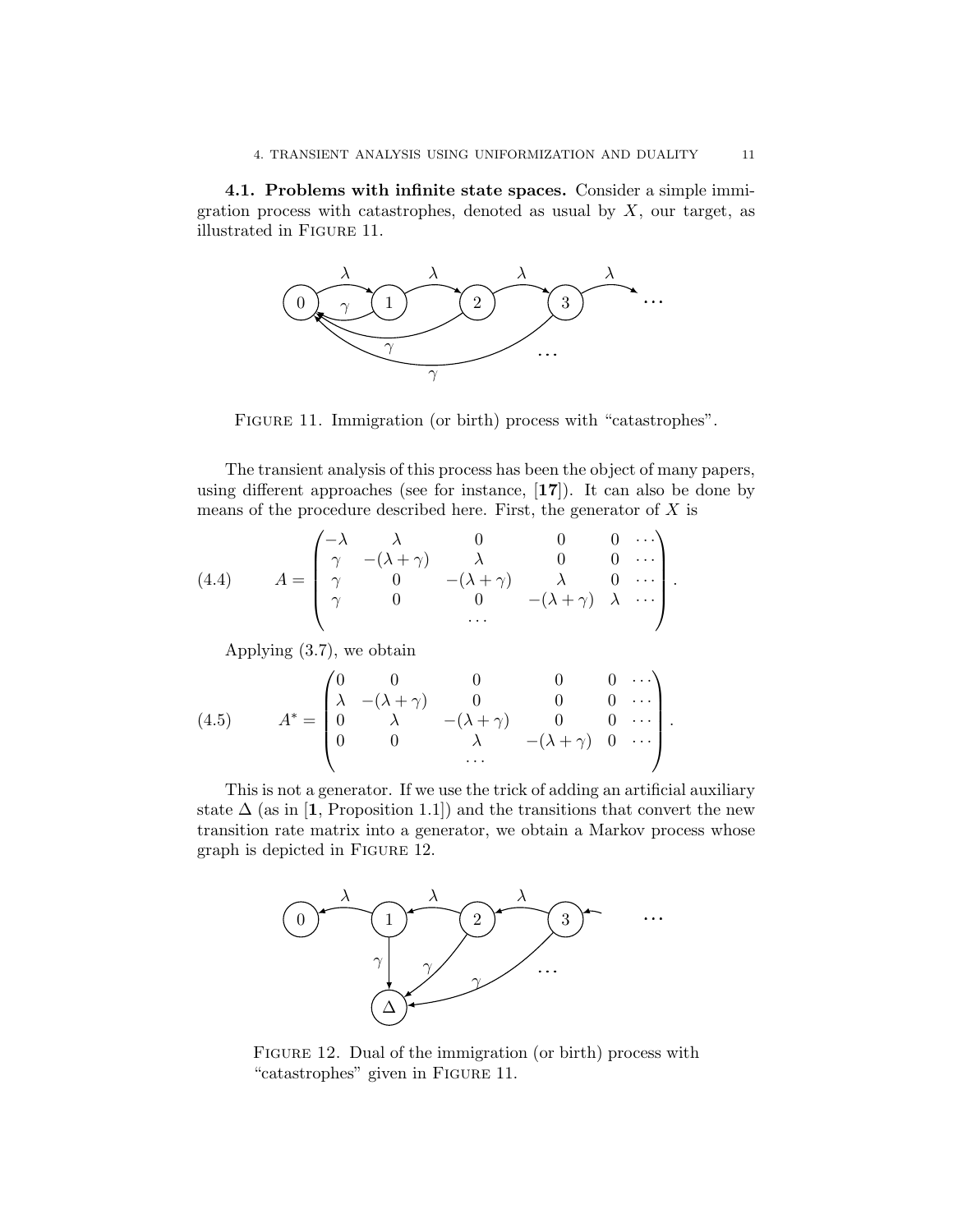If we decide that, by construction,  $\Delta$  is greater than any integer i, then, the generator of  $X^*$  is symbolically given in (4.6),

(4.6) 
$$
A^* = \begin{pmatrix} 0 & 0 & 0 & 0 & 0 & \cdots & 0 \\ \lambda & -(\lambda + \gamma) & 0 & 0 & 0 & \cdots & \gamma \\ 0 & \lambda & -(\lambda + \gamma) & 0 & 0 & \cdots & \gamma \\ 0 & 0 & \lambda & -(\lambda + \gamma) & 0 & \cdots & \gamma \end{pmatrix}.
$$

where the index runs on  $\{0, 1, 2, \ldots\}$  followed by  $\Delta$ . Now, it is easy to verify that recovering  $A_{i,j}$  for  $i, j \in \mathbb{N}$  from  $A^*$  works as before.

Denoting by  $Y^*$  the uniformization of the dual chain with respect to the rate  $\Lambda = \lambda + \gamma$ , with the additional notation  $p = \lambda/\Lambda$  and  $q = \gamma/\Lambda = 1 - p$ , the resulting chain is shown in Figure 13.



FIGURE 13. uniformization of the chain given in FIGURE 12, with respect to the uniformization rate  $\Lambda = \lambda + \gamma$ , with  $p = \lambda/\Lambda$  and  $q = \gamma/\Lambda = 1 - p$ .

It is clear now how to obtain the transition function of this discrete time chain. If  $U^*$  is its transition probability matrix, and if we denote

$$
((U^*)^n)_{i,j} = \mathbb{P}(Y^* = j \mid Y_0^* = i),
$$

for any  $n \geq 0$  and possible states  $i, j$  of  $Y^*$ , with  $i \neq 0$ ,  $i \neq \Delta$  and  $j \in$  $\mathbb{N} \cup \{\Delta\}$ , we have:

- If  $n = 0$ ,  $((U^*)^0)_{i,j} = 1 (i = j)$ ; for any  $n \ge 0$ , we have  $((U^*)^n)_{0,0} = ((U^*)^n)_{\Delta,\Delta} = 1.$
- From this point, consider  $n \geq 1$  and  $i \neq 0$ ,  $i \neq \Delta$  (so,  $i \geq 1$ ). - Starting from *i*, we have that  $((U^*)^n)_{i,j} \neq 0$  iff  $j \neq \Delta$ ,  $i > j$ 
	- and  $n = i j$ , and in that case, its value is  $p^{i-j} = p^n$ .
	- For  $n = 1, 2, ..., i 1$ ,  $((U^*)^n)_{i,\Delta} = 1 p^{n-1}$ ; then, for all  $n \geq i, \left( (U^*)^n \right)_{i,\Delta} = 1 - p^i.$

From these expressions, the distribution of  $X^*$  follows using  $(2.1)$ , and then, that of  $X$  from the dual inversion formula  $(3.2)$ . For instance, let us just check the  $P_{0,0}$  case to compare with other papers, e.g. with  $[17]$ .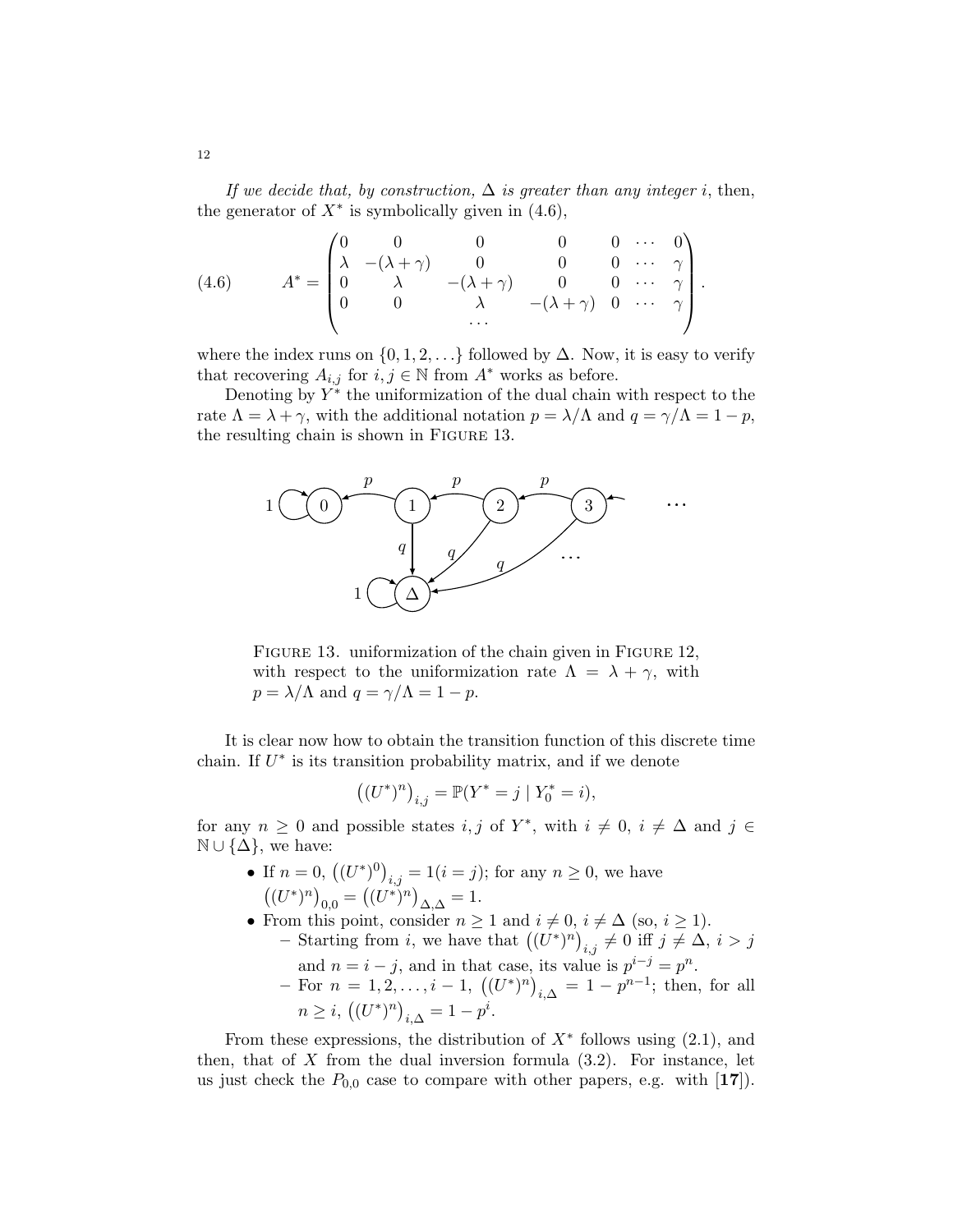First,  $P_{0,0}(t) = P_{0,0}(t) - P_{1,0}(t)$  using (3.2). We have  $P_{0,0}^*(t) = 1$  and  $P_{1,0}^*(t) = (1 - e^{-\Lambda t})p$ . So,

$$
P_{0,0}(t) = 1 - (1 - e^{-\Lambda t})p = q + pe^{-\Lambda t}.
$$

## 5. Generalization of the stochastic-dual: the exponential-dual matrix

The transient distribution of the continuous time Markov process  $X$  is the solution to the Chapman-Kolmogorov equation  $p'(t) = p(t)A$  where  $p(t)$ is the distribution of  $X(t)$  seen as a row vector, or in matrix form, using the transition function of X,  $P'(t) = P(t)A$ . In this section, we consider the finite case only. We know that the transition function  $P(t)$  of X, the solution to the previous matrix differential equation, is  $P(t) = e^{At}$  (in the infinite state space case, this exponential may not exist).

Assume now that we are given an arbitrary matrix A (possibly of complex numbers). Our goal is to solve the linear differential system whose matrix is A, that is, to compute  $e^{At}$ , that we denote here by  $E(t)$ , to avoid the notation  $P(t)$  reserved for the Markov setting. We then define the exponential-dual of  $A$  as a new matrix  $A^*$  following the same formal rules as before.

We will also use the notation  $E^*(t) = e^{A^*t}$  instead of  $P^*(t)$  for the same reason as before: here, we have left the stochastic area.

As already said, we will limit ourselves to the case of finite chains, to focus on the algebraic work and not on the particular case of the analysis of queueing systems, where the state space may be infinite.

As before, our vectors are row vectors. When we will need a column vector we will use the transpose operator denoted  $()^T$ . For the sake of clarity, we denote by  $\bf{0}$  a (row) vector only composed of 0's, and by  $\bf{1}$  a (row) vector only composed of 1's.

**5.1. Exponential-dual definition.** Let  $A$  be an arbitrary square matrix of reals (or of complex numbers). We are interested in the computation of  $e^{At}$  for  $t \geq 0$ . Let  $n < \infty$  be the dimension of A, whose elements are indexed on  $\{0, 1, \ldots, n-1\}.$ 

DEFINITION 5.1. We define the exponential-dual of  $A$  as the matrix of dimension  $n + 1$ , indexed on  $\{0, 1, \ldots, n\}$ , defined as follows: for any  $i, j \in \{0, 1, \ldots, n-1, n\},\$ 

$$
A_{i,j}^* = \sum_{k=i}^{n-1} \Big( A_{j,k} - A_{j-1,k} \Big),
$$

where  $A_{u,v} = 0$  if  $(u, v)$  is out of the A-range (that is, if  $(u, v) \notin \{0, 1, \ldots, n-1\}$  $1\}^2$ ), and where we adopt the usual convention that  $\sum_{k=u}^{v} ... = 0$  if  $u > v$ .

We now describe some immediate properties of the exponential-dual matrix.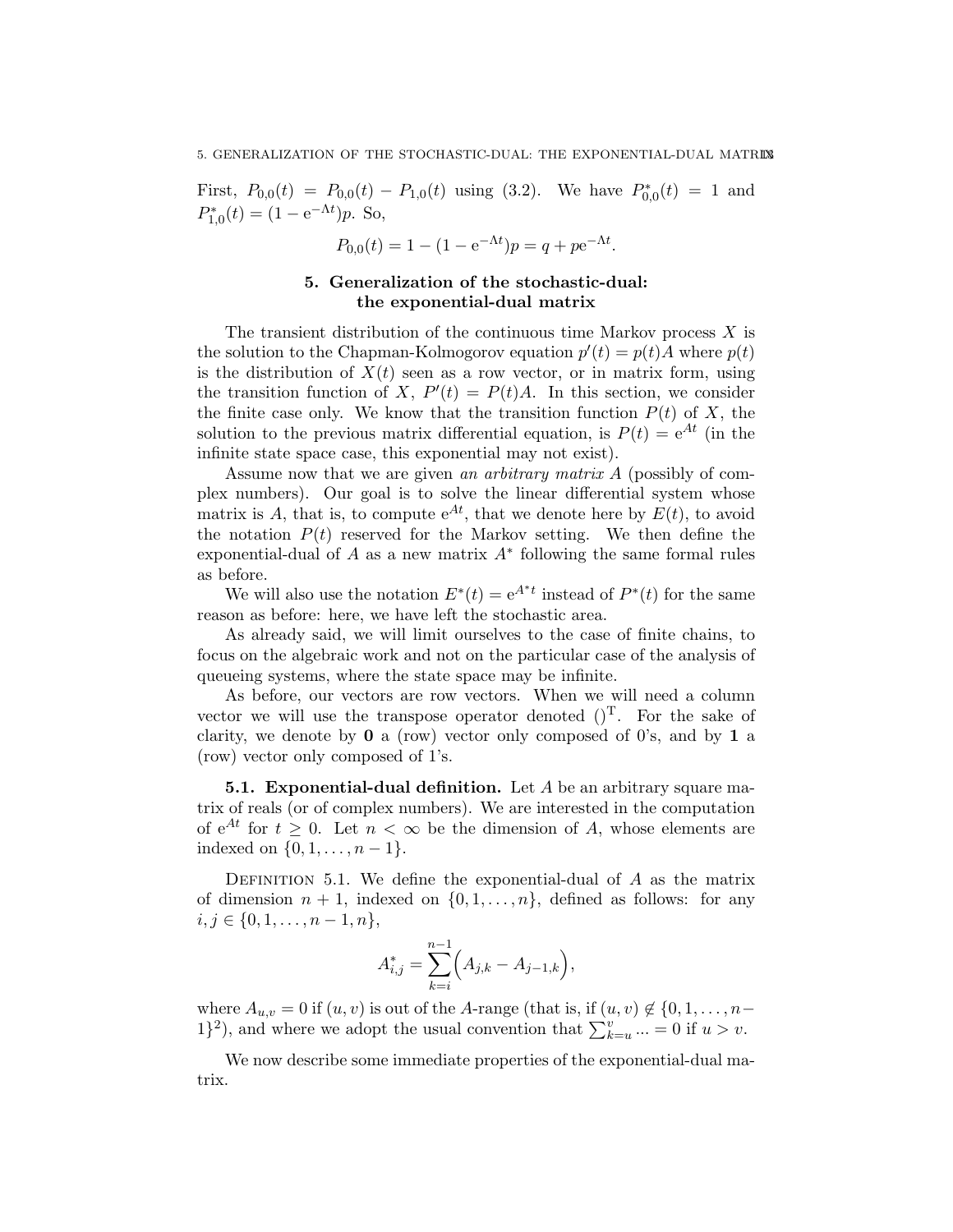Lemma 5.2 (Basic properties of the exponential-dual matrix). Matrix A∗ satisfies the following immediate properties:

- the sum of the elements of any row of  $A^*$  is 0;
- the last row of  $A^*$  is only composed by  $0's$ .

PROOF.

**Case 1.** Let  $0 \le i \le n-1$ . Summing the elements of the *i*th row of  $A^*$ ,

$$
\sum_{j=0}^{n} A_{i,j}^{*} = \sum_{j=0}^{n} \sum_{k=i}^{n-1} \left( A_{j,k} - A_{j-1,k} \right)
$$
  
= 
$$
\sum_{j=0}^{n} \sum_{k=i}^{n-1} A_{j,k} - \sum_{j=0}^{n} \sum_{k=i}^{n-1} A_{j-1,k}
$$
  
= 
$$
\sum_{j=0}^{n-1} \sum_{k=i}^{n-1} A_{j,k} - \sum_{\ell=0}^{n-1} \sum_{k=i}^{n-1} A_{\ell,k}
$$
  
= 0,

where in the penultimate '=' we use the fact that rows "-1" and " $n$ " of A are out of the index space of the matrix (which is  $\{0, \ldots n-1\}$ ), so, the corresponding elements of the matrix are all null.

**Case 2.** For the last row of  $A^*$ , the definition makes that the sum defining element  $A_{n,j}$  is empty for any  $j \in \{0, 1, \ldots, n\}$ , and then  $A_{n,j}^* = 0$ .  $\Box$ 

Let us illustrate previous definition.

If 
$$
A = \begin{pmatrix} a & b \\ c & d \end{pmatrix}
$$
, then  $A^* = \begin{pmatrix} a+b & c+d-(a+b) & -(c+d) \\ b & d-b & -d \\ 0 & 0 & 0 \end{pmatrix}$ .  
A numerical example: if  $A = \begin{pmatrix} 1 & -2 \\ 3 & -4 \end{pmatrix}$ , then  $A^* = \begin{pmatrix} -1 & 0 & 1 \\ -2 & -2 & 4 \\ 0 & 0 & 0 \end{pmatrix}$ .  
Another one:  $A = \begin{pmatrix} -1 & 1 \\ 2 & -2 \end{pmatrix}$  (a generator), leads to  $A^* = \begin{pmatrix} 0 & 0 & 0 \\ 1 & -3 & 2 \\ 0 & 0 & 0 \end{pmatrix}$ .

(which is also a generator).

5.2. The exponential of the exponential-dual. Remember that we denote  $E^*(t) = e^{\overline{A}^*t}$ . The given properties of  $A^*$  imply some general properties for  $E^*(t)$ .

LEMMA 5.3 (Initial properties of  $E^*(t)$ ). Matrix  $E^*(t)$  satisfies the following properties:

• the sum of the elements of any row of  $E^*(t)$  is 1;

14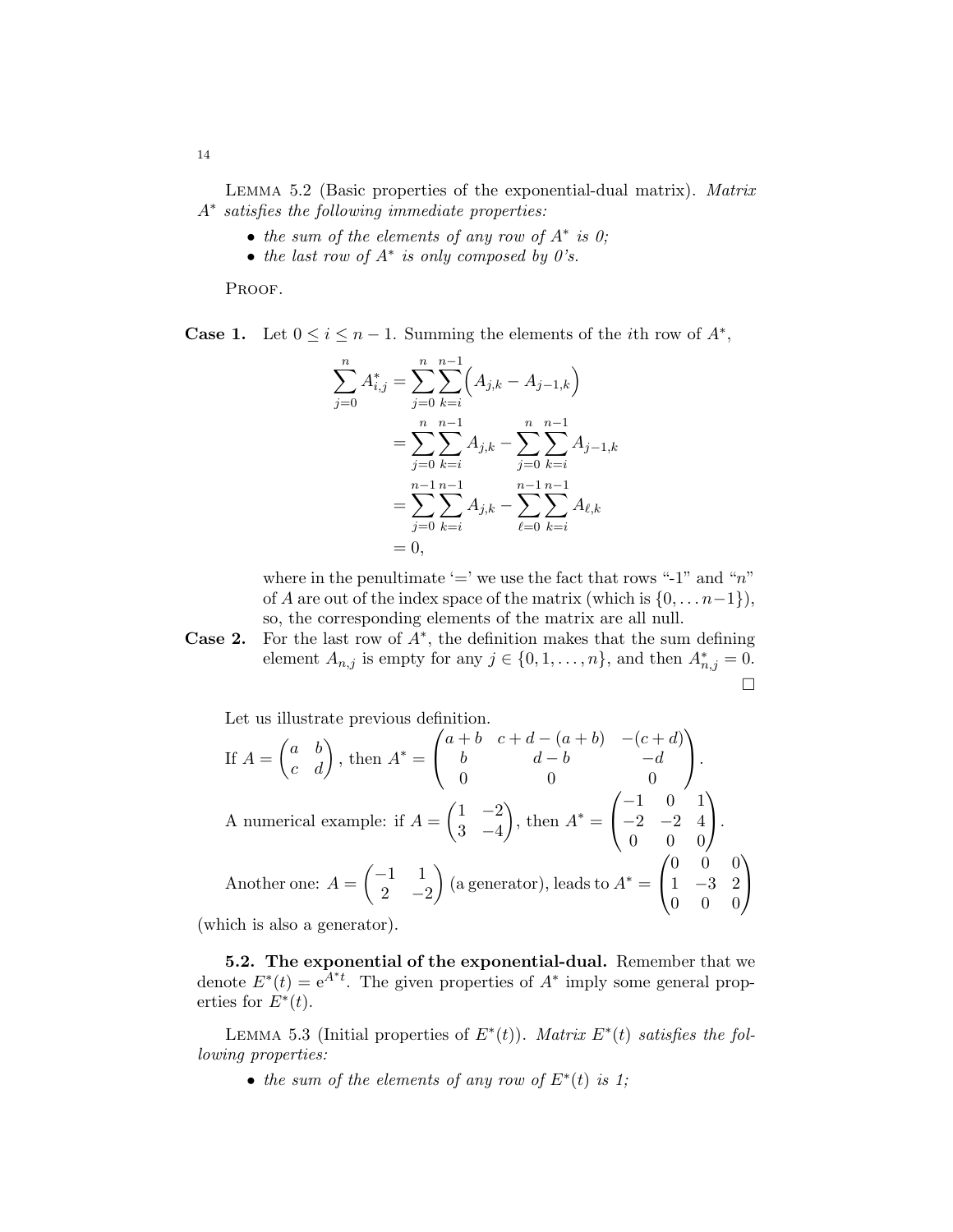- 5. GENERALIZATION OF THE STOCHASTIC-DUAL: THE EXPONENTIAL-DUAL MATRIX
	- the last row of  $E^*(t)$  is composed of 0's except for its last element,  $E_{n,n}^*(t)$ , which is equal to 1.

PROOF.

**Case 1.** Let  $0 \leq i \leq n$ . Recall that  $\mathbf{1}^{\mathrm{T}}$  denotes a column vector only composed of 1s, whose dimension is defined by the context. We must prove that  $E^*(t)\mathbf{1}^{\mathrm{T}} = \mathbf{1}^{\mathrm{T}}$ . We know that  $A^*\mathbf{1}^{\mathrm{T}} = \mathbf{0}^{\mathrm{T}}$ , where  $0<sup>T</sup>$  is a column vector only composed of 0s, whose dimension is defined by the context.

By definition,

$$
E^*(t) = e^{A^*t} = I + \sum_{\ell \ge 1} \frac{t^{\ell}}{\ell!} (A^*)^{\ell}.
$$

After right-multiplying by  $\mathbf{1}^{\mathrm{T}}$ , we have

$$
E^*(t)\mathbf{1}^{\mathrm{T}} = \mathbf{1}^{\mathrm{T}} + \sum_{\ell \ge 1} \frac{t^{\ell}}{\ell!} (A^*)^{\ell} \mathbf{1}^{\mathrm{T}} = \mathbf{1}^{\mathrm{T}} + \mathbf{0}^{\mathrm{T}} = \mathbf{1}^{\mathrm{T}}.
$$

**Case 2.** For the last row of  $E^*$ , consider the decomposition of  $A^*$  in blocks as follows:

$$
A^* = \left(\begin{array}{cc} \widetilde{A^*} & | & -\widetilde{A^*} \mathbf{1}^T \\ 0 & | & 0 \end{array}\right).
$$

This decomposition of  $A^*$  in blocks corresponds to the partition of  $\{0, 1, \ldots, n\}$  in two sets,  $\{0, 1, \ldots, n-1\}$  and  $\{n\}$ . If we index the block-decomposition on  $\{0, 1\}$ , block  $(0, 0)$  is  $\widetilde{A^*}$ , with denotes the restriction of  $A^*$  to its first  $n-1$  elements (square sub-matrix with dimension n); block  $(0,1)$  is the column vector  $-\widetilde{A}^*1^T$  (this follows from the fact that  $A^* \mathbf{1}^T = \mathbf{0}^T$ ; block  $(1,0)$  is **0**, a row vector of 0s (size  $n-1$ ) and block  $(1, 1)$  is the number 0.

A basic property of matrix exponentials then says that

e A<sup>∗</sup> = | e Af∗ | 1 <sup>T</sup> − e Af∗ 1 T | 0 | e <sup>0</sup> = 1 ,

so, in the same way,

$$
e^{A^*t} = \begin{pmatrix} \cdot & \cdot & \cdot \\ e^{\widetilde{A^*t}} & \cdot & 1^T - e^{\widetilde{A^*t}} \mathbf{1}^T \\ \cdot & \cdot & \cdot \\ \hline \mathbf{0} & \cdot & e^0 = 1 \end{pmatrix}.
$$

 $\Box$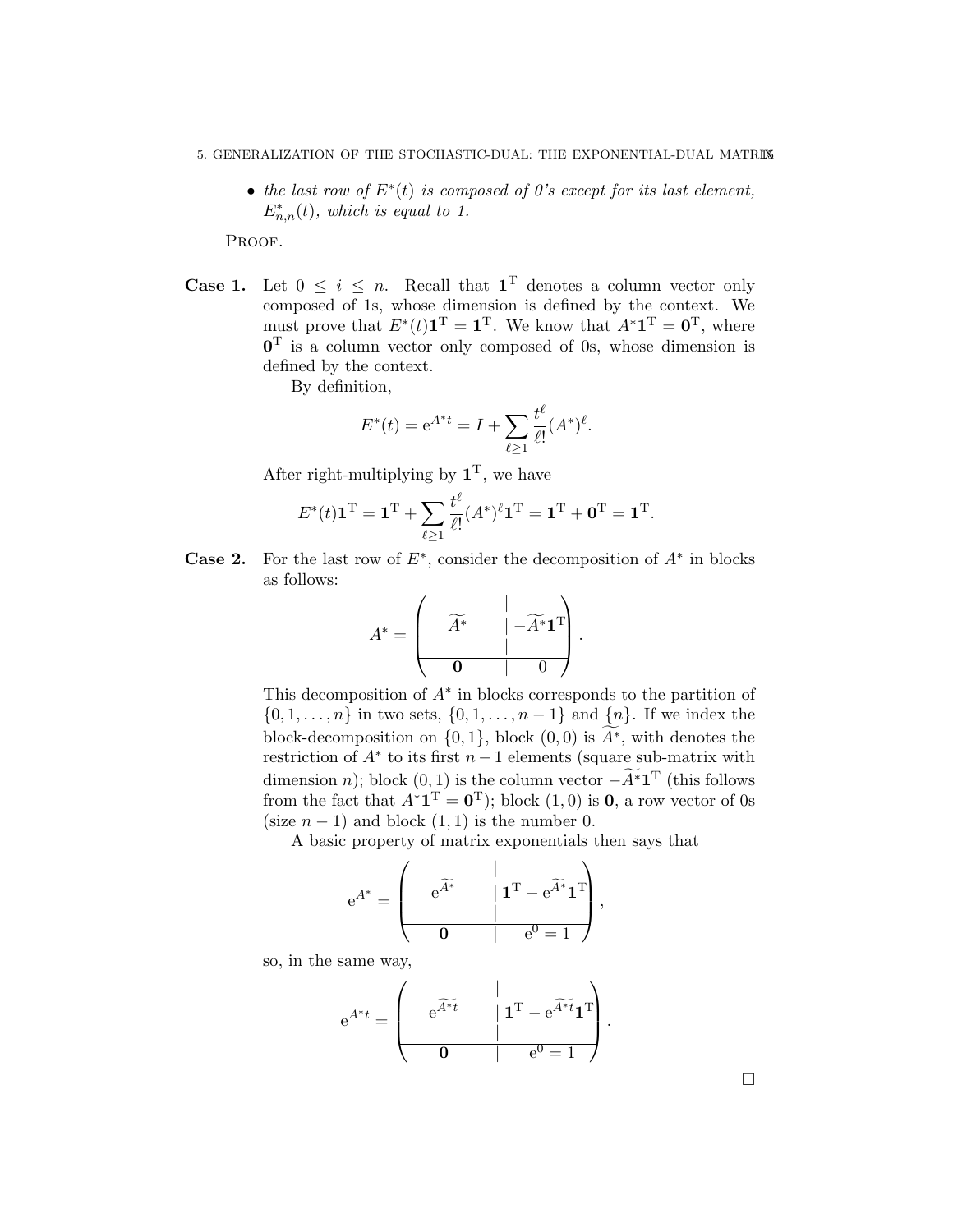Consider the previous numerical example  $A = \begin{pmatrix} 1 & -2 \\ 2 & 4 \end{pmatrix}$ 3 −4 , leading to  $(-1 \ 0 \ 1)$ 

$$
A^* = \begin{pmatrix} -1 & 0 & 1 \\ -2 & -2 & 4 \\ 0 & 0 & 0 \end{pmatrix}.
$$
 We have:  

$$
e^{A^*t} = \begin{pmatrix} e^{-t} & 0 & 1 - e^{-t} \\ -2e^{-t} + 2e^{-2t} & e^{-2t} & 1 + 2e^{-t} - 3e^{-2t} \\ 0 & 0 & 1 \end{pmatrix}.
$$

5.3. Inversion lemma for the exponential-dual. Knowing the exponentialdual  $A^*$  of A, we can recover A using the following result:

LEMMA 5.4 (Inversion lemma for the exponential-dual matrix). For  $0 \leq$  $i, j \leq n-1$ , we have

$$
A_{i,j} = \sum_{k=0}^{i} \left( A_{j,k}^{*} - A_{j+1,k}^{*} \right).
$$

PROOF.

Re-write the definition of  $A^*$  using the following notation: for  $0 \leq j, k \leq n$ ,

$$
A_{j,k}^* = \sum_{\ell=j}^{n-1} \Big( A_{k,\ell} - A_{k-1,\ell} \Big).
$$

Summing the first  $i + 1$  elements of row j of  $A^*$  gives

$$
\sum_{k=0}^{i} A_{j,k}^{*} = \sum_{k=0}^{i} \sum_{\ell=j}^{n-1} \left( A_{k,\ell} - A_{k-1,\ell} \right)
$$
  
= 
$$
\sum_{\ell=j}^{n-1} \sum_{k=0}^{i} \left( A_{k,\ell} - A_{k-1,\ell} \right)
$$
  
= 
$$
\sum_{\ell=j}^{n-1} \left[ A_{0,\ell} + A_{1,\ell} + \dots + A_{i,\ell} - (A_{-1,\ell} + A_{0,\ell} + \dots + A_{i-1,\ell}) \right]
$$
  
= 
$$
\sum_{\ell=j}^{n-1} A_{i,\ell}.
$$

Writing the obtained equality  $\sum_{k=0}^{i} A_{j,k}^* = \sum_{\ell=j}^{n-1} A_{i,\ell}$  again but replacing j by  $j+1$  produces  $\sum_{k=0}^{i} A_{j+1,k}^* = \sum_{\ell=j+1}^{n-1} A_{i,\ell}$ . Subtracting now both equalities gives

$$
\sum_{k=0}^{i} A_{j,k}^{*} - \sum_{k=0}^{i} A_{j+1,k}^{*} = \sum_{\ell=j}^{n-1} A_{i,\ell} - \sum_{\ell=j+1}^{n-1} A_{i,\ell},
$$

16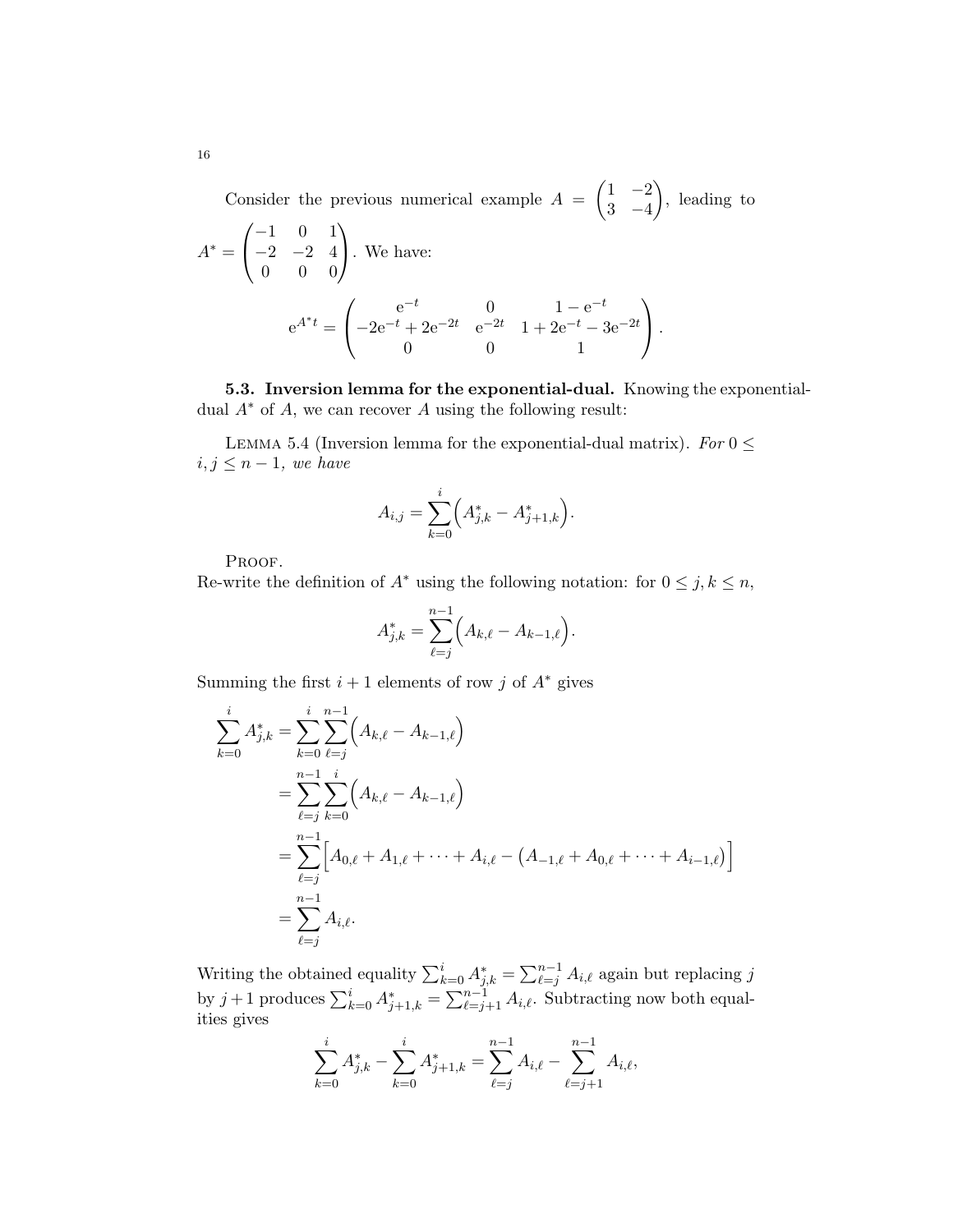that is,

$$
\sum_{k=0}^{i} \left( A_{j,k}^{*} - A_{j+1,k}^{*} \right) = A_{i,j}. \quad \Box
$$

5.4. Main result for the exponential-dual. Our main result is the following one:

THEOREM 5.5. Define matrix function  $F$  using the following relation: for any i and j belonging to the index set  $\{0, 1, \ldots, n-1\},\$ 

$$
F_{i,j}(t) = \sum_{k=0}^{i} \Big( E_{j,k}^*(t) - E_{j+1,k}^*(t) \Big).
$$

Then,  $F(t) = e^{At}$ .

Before proving this main theorem, we need the following lemma.

LEMMA 5.6 (Inversion lemma for matrix function  $E^*$ .). *Knowing F*, we can recover matrix  $E^*$  using the following relations: for  $0 \leq i \leq n$  and  $1 \leq j \leq n-1$ , we have (we are omitting 't' here, for more clarity in the text)

$$
E_{i,j}^* = \sum_{k=i}^{n-1} (F_{j,k} - F_{j-1,k});
$$

for the last column of  $E^*$ , we have, for any  $i \in \{0, 1, \ldots, n\}$ ,

$$
E_{i,n}^* = 1 - \sum_{k=i}^{n-1} F_{n-1,k}.
$$

PROOF. Let us re-write the definition of  $F$  with the following notation:

$$
F_{j,k} = \sum_{\ell=0}^{j} \Big( E_{k,\ell}^* - E_{k+1,\ell}^* \Big),
$$

Summing the last components of row j (which is  $\leq n-1$ ) of F, starting at  $column i, gives$ 

$$
\sum_{k=i}^{n-1} F_{j,k} = \sum_{k=i}^{n-1} \sum_{\ell=0}^{j} \left( E_{k,\ell}^* - E_{k+1,\ell}^* \right)
$$
  
= 
$$
\sum_{\ell=0}^{j} \sum_{k=i}^{n-1} \left( E_{k,\ell}^* - E_{k+1,\ell}^* \right)
$$
  
= 
$$
\sum_{\ell=0}^{j} \left[ E_{i,\ell}^* + E_{i+1,\ell}^* + \dots + E_{n-1,\ell}^* - \left( E_{i+1,\ell}^* + E_{i+2,\ell}^* + \dots + E_{n,\ell}^* \right) \right]
$$
  
= 
$$
\sum_{\ell=0}^{j} E_{i,\ell}^*.
$$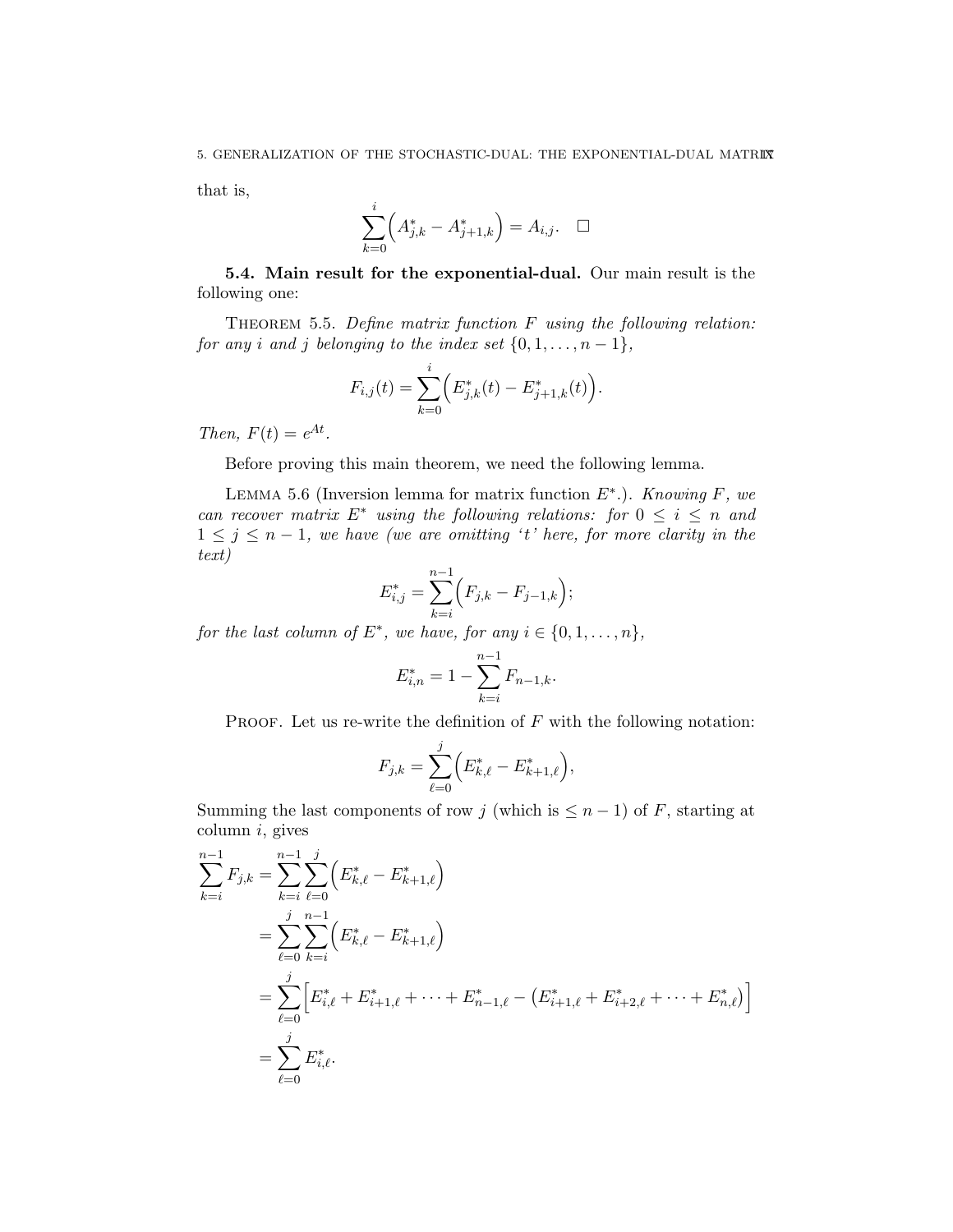We used the fact that, since in the sums on  $\ell$ , we always have  $\ell < n$ , then  $E_{n,\ell}^* = 0.$ 

Writing now the obtained equality  $\sum_{k=i}^{n-1} F_{j,k} = \sum_{\ell=0}^j E_{i,\ell}^*$  and the equality obtained by changing j by j – 1, that is,  $\sum_{k=i}^{n-1} F_{j-1,k} = \sum_{\ell=0}^{j-1} E_{i,\ell}^*$  and subtracting them, we get

$$
\sum_{k=i}^{n-1} \Big( F_{j,k} - F_{j-1,k} \Big) = E_{i,j}^*.
$$

For the case of  $j = n-1$ , we start from the same expression (replacing j by  $n-1$ :

$$
F_{n-1,k} = \sum_{\ell=0}^{n-1} \Big( E_{k,\ell}^* - E_{k+1,\ell}^* \Big),
$$

We sum on k from i to  $n-1$ :

$$
\sum_{k=i}^{n-1} F_{n-1,k} = \sum_{k=i}^{n-1} \sum_{\ell=0}^{n-1} \left( E_{k,\ell}^* - E_{k+1,\ell}^* \right)
$$
  
= 
$$
\sum_{\ell=0}^{n-1} \sum_{k=i}^{n-1} \left( E_{k,\ell}^* - E_{k+1,\ell}^* \right)
$$
  
= 
$$
\sum_{\ell=0}^{n-1} \left[ E_{i,\ell}^* + E_{i+1,\ell}^* + \dots + E_{n-1,\ell}^* - \left( E_{i+1,\ell}^* + E_{i+2,\ell}^* + \dots + E_{n,\ell}^* \right) \right]
$$
  
= 
$$
\sum_{\ell=0}^{n-1} E_{i,\ell}^*
$$
  
= 
$$
1 - E_{i,n}^*
$$

leading to

$$
E_{i,n}^* = 1 - \sum_{k=i}^{n-1} F_{n-1,k}.\quad \Box
$$

PROOF OF THE MAIN THEOREM. Starting from some given matrix  $A$ , we construct  $A^*$ , compute  $E^*(t) = e^{A^*t}$ , and construct F. We must prove that  $F(t) = e^{At}$ , or equivalently, that  $F' = FA$ , or that  $F' = AF$ .

Let us use the notation  $G(t) = E^*(t)$  to avoid all these  $*$ , and omit 't' as before for the sake of clarity.

We will prove that

$$
(5.1) \t\t F' = AF.
$$

Fix i, j with  $0 \le i, j \le n-1$ , and focus on the right hand side of (5.1).

$$
\left(AF\right)_{i,j}=\sum_{u=0}^{n-1}A_{i,u}F_{u,j}
$$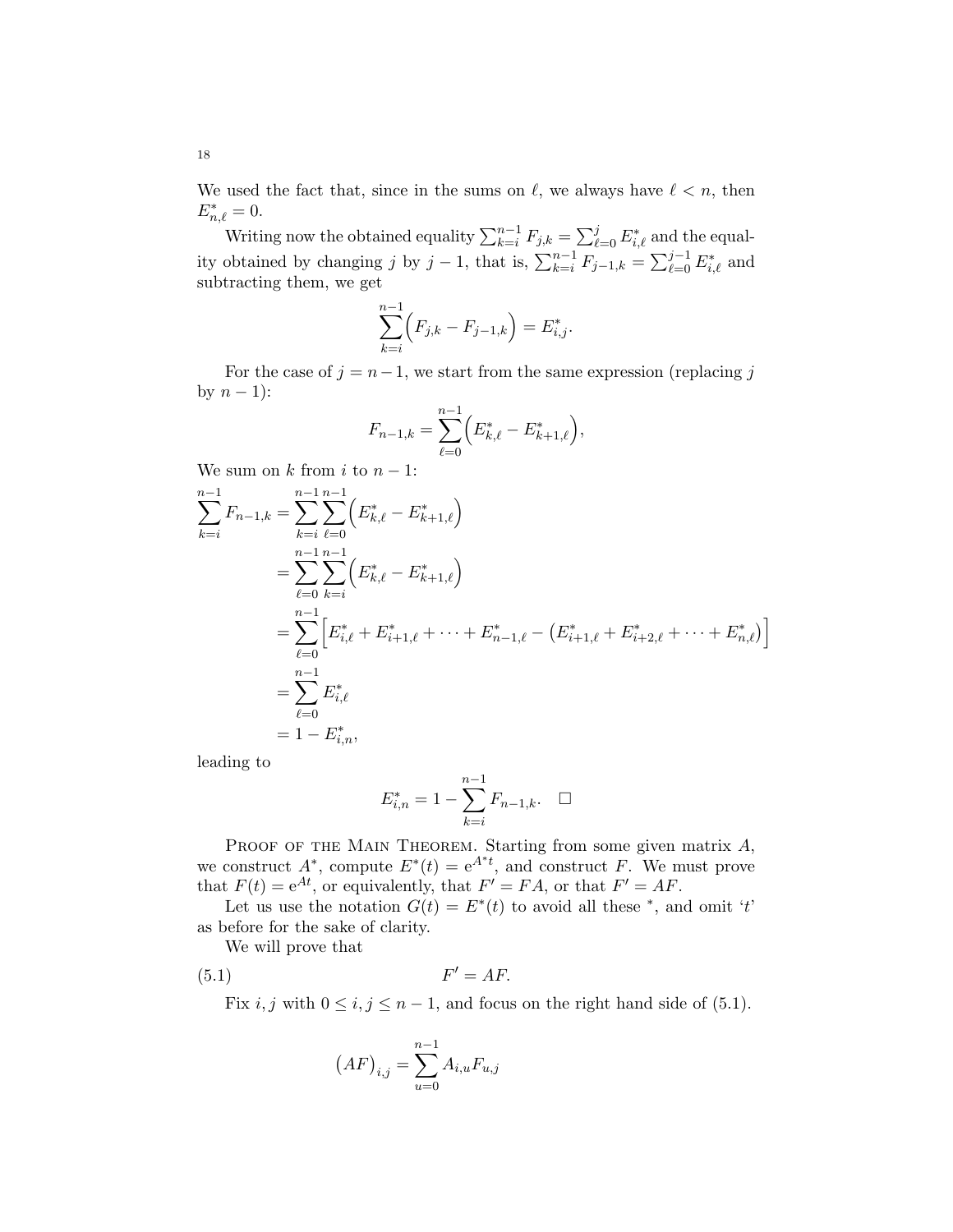5. GENERALIZATION OF THE STOCHASTIC-DUAL: THE EXPONENTIAL-DUAL MATRIX

(5.2) 
$$
= \sum_{u=0}^{n-1} A_{i,u} \sum_{v=0}^{u} (G_{j,v} - G_{j+1,v}).
$$

Now, we look at the l.h.s. From the definition of  ${\cal F},$ 

(5.3) 
$$
F'_{i,j} = \sum_{k=0}^{i} (G'_{j,k} - G'_{j+1,k}).
$$

We know that  $G' = GA^* = A^*G$ . Let us use here the second equality.

$$
G'_{j,k} = \sum_{v=0}^{n} G_{j,v} A_{v,k}^*
$$
  
= 
$$
\sum_{v=0}^{n-1} G_{j,v} A_{v,k}^*
$$

 $\nwarrow$  because the last row of  $A^*$  is only composed of 0s

$$
= \sum_{v=0}^{n-1} G_{j,v} \sum_{u=v}^{n-1} (A_{k,u} - A_{k-1,u}).
$$

Coming back to  $F'_{i,j}$ , we have

$$
F'_{i,j} = \sum_{k=0}^{i} (G'_{j,k} - G'_{j+1,k})
$$
  
= 
$$
\sum_{k=0}^{i} \sum_{v=0}^{n-1} (G_{j,v} - G_{j+1,v}) \sum_{u=v}^{n-1} (A_{k,u} - A_{k-1,u})
$$
  
= 
$$
\sum_{v=0}^{n-1} G_{j,v} \sum_{u=v}^{n-1} \sum_{k=0}^{i} (A_{k,u} - A_{k-1,u}) - \sum_{v=0}^{n-1} G_{j+1,v} \sum_{u=v}^{n-1} \sum_{k=0}^{i} (A_{k,u} - A_{k-1,u})
$$
  
= 
$$
\sum_{v=0}^{n-1} (G_{j,v} - G_{j+1,v}) \sum_{u=v}^{n-1} \sum_{k=0}^{i} (A_{k,u} - A_{k-1,u})
$$
  
After moving the first sum on  $k$  to the end

$$
= \sum_{v=0}^{n-1} (G_{j,v} - G_{j+1,v}) \sum_{u=v}^{n-1} A_{i,u}
$$
  
 
$$
\left\{ \text{ after observing that } \sum_{k=0}^{i} (A_{k,u} - A_{k-1,u}) \text{ is a telescope is um} \right\}
$$

$$
= \sum_{u=0}^{n-1} A_{i,u} \sum_{v=0}^{u} (G_{j,v} - G_{j+1,v})
$$

 $\sim$  after interchanging the summation order,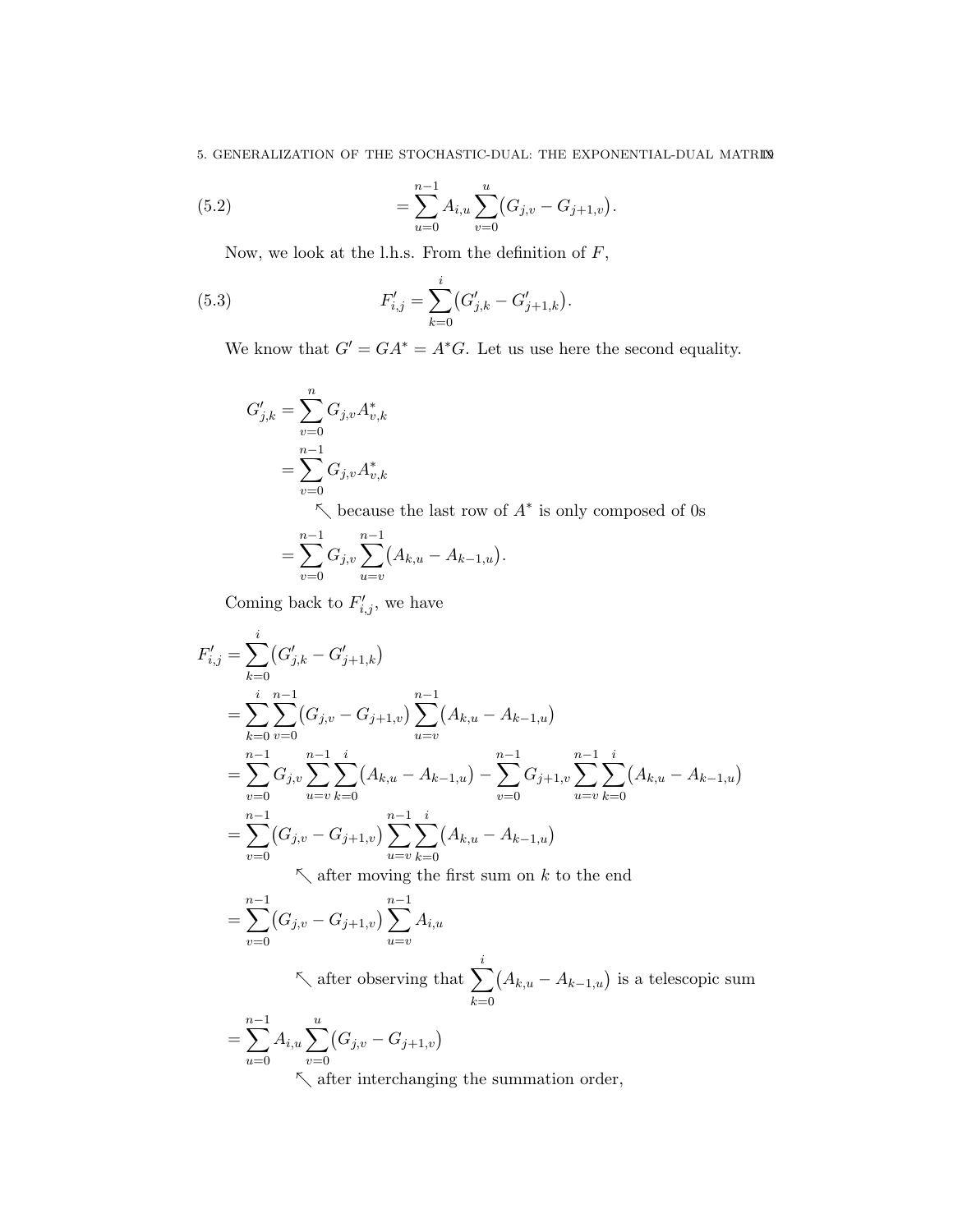which is exactly  $(5.2)$ .

Observe now that we have proved the equivalent of relations (3.1) and (3.2) but in our generalization, where  $A$  is an arbitrary square matrix: using the notation  $E$  and  $E^*$ , we have

$$
E_{i,j}^*(t) = \sum_{k=0}^{i-1} \Big[ E_{j-1,k}(t) - E_{j,k}(t) \Big],
$$
  

$$
E_{i,j}(t) = \sum_{k=0}^{i} \Big[ E_{j,k}^*(t) - E_{j+1,k}^*(t) \Big].
$$

This is equivalent to the Duality Theorem mentioned in [8], here a direct consequence of Theorem 5.5.

Example: let us look at the generic 2-state case. If

$$
E^* = \begin{pmatrix} E_{0,0}^* & E_{0,1}^* & 1 - E_{0,0}^* - E_{0,1}^* \\ E_{1,0}^* & E_{1,1}^* & 1 - E_{1,0}^* - E_{1,1}^* \\ 0 & 0 & 1 \end{pmatrix},
$$

then we have:

$$
P = \begin{pmatrix} E_{0,0}^* - E_{1,0}^* & E_{1,0}^* \\ E_{0,0}^* + E_{0,1}^* - (E_{1,0}^* + E_{1,1}^*) & E_{1,0}^* + E_{1,1}^* \end{pmatrix}.
$$

Reconsider example  $A = \begin{pmatrix} 1 & -2 \\ 2 & 4 \end{pmatrix}$ 3 −4 ), whose exponential-dual was  $A^* =$  $\sqrt{ }$  $-1$  0 1)

$$
\begin{pmatrix} -2 & -2 & 4 \\ 0 & 0 & 0 \end{pmatrix}.
$$
 We had  

$$
E^*(t) = \begin{pmatrix} e^{-t} & 0 & 1 - e^{-t} \\ -2e^{-t} + 2e^{-2t} & e^{-2t} & 1 + 2e^{-t} - 3e^{-2t} \\ 0 & 0 & 1 \end{pmatrix}.
$$

Using the inversion formulas and Theorem 5.5, we obtain

$$
F(t) = \begin{pmatrix} 3e^{-t} - 2e^{-2t} & -2e^{-t} + 2e^{-2t} \\ 3e^{-t} - 3e^{-2t} & -2e^{-t} + 3e^{-2t} \end{pmatrix} = e^{At}.
$$

### 6. Conclusions

In Chapter 3, we first describe stochastic duality (or simply duality, and meaning in the sense of  $[16]$  or  $[1]$ ), and use it as a tool to find transient distributions of basic Markovian queuing models when combined with uniformization. This approach makes sense when the analysis of the dual is simpler than that of the initial model, and this has been the case in several articles [9], [10] dealing with fundamental queuing systems. However, there is a limitation to this approach, which is the fact that some Markovian models have no dual, or that they come with restrictions.

20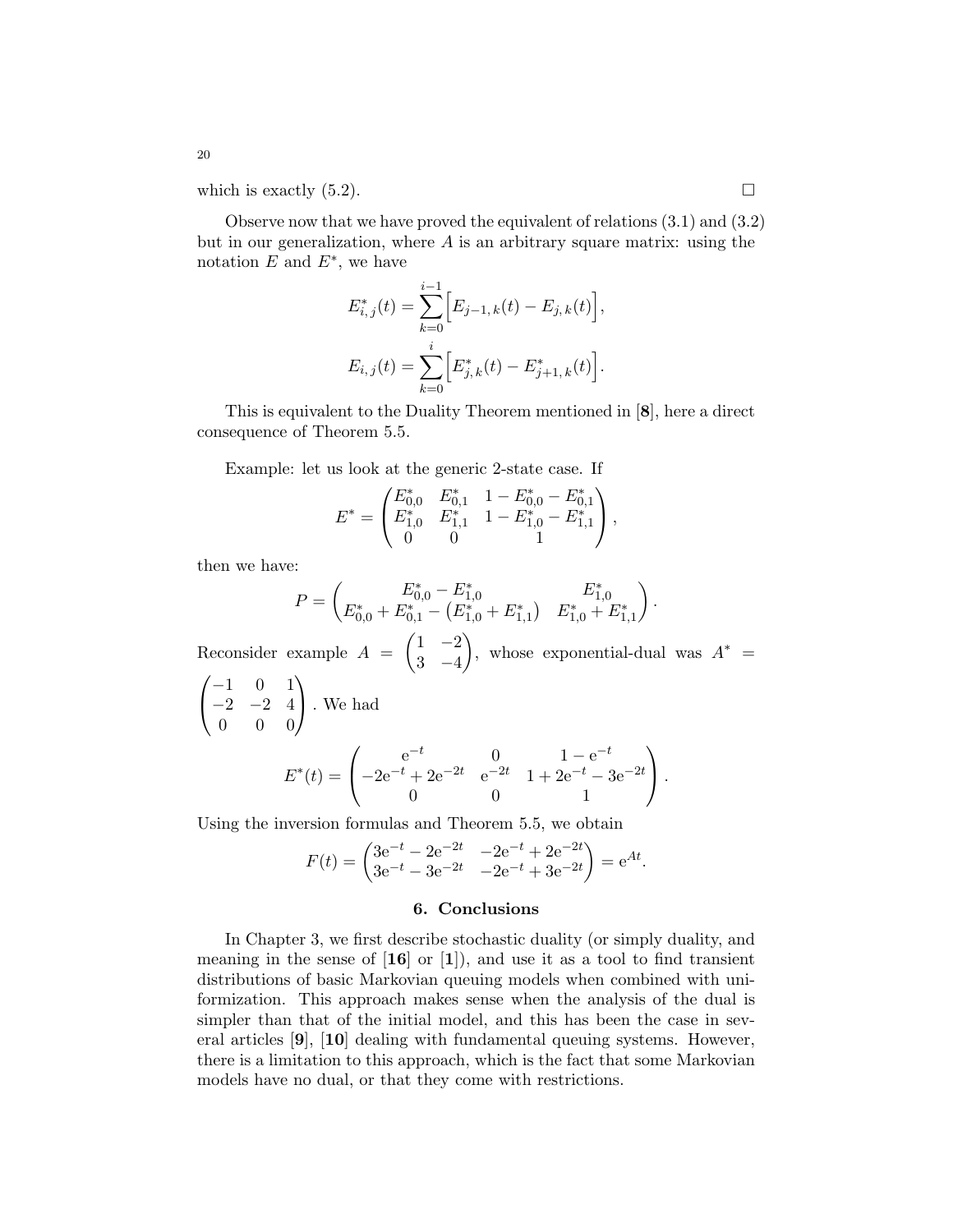## 6. CONCLUSIONS 21

After discussing these drawbacks of dual usage, we define an algebraically similar concept but without any reference to stochastic processes. Because of its similarity to the dual and its role in computing matrix exponentials, we call it the exponential-dual, and we show that it coincides with the dual when we are in a Markov setting and the dual exists. The advantage of the exponential-dual is that it exists for any given matrix.

Future work will explore this concept in more depth by separating the discrete and continuous "time" cases, and the connections between them. Another direction that deserves attention is the exploration of the relations with other basic matrix transformations, and more generally, with spectral analysis.